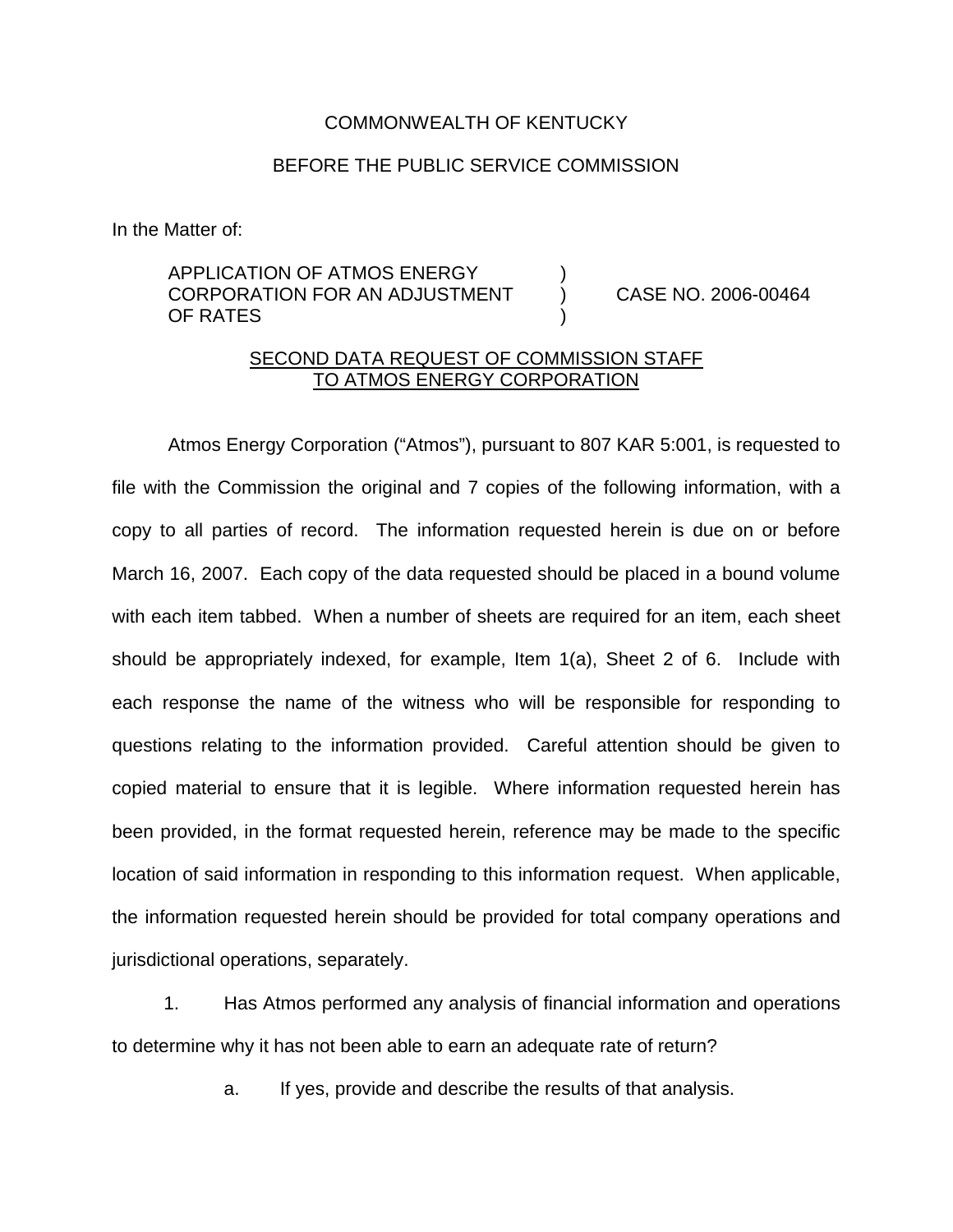b. If no, explain why such an analysis has not been performed.

2. Provide the actual earned return on capital and earned return on equity for Atmos for each year for 2000 through 2006.

3. Provide the actual increase in net rate base for Atmos for each year for 2000 through 2006.

4. Refer to the Application, page 3, paragraph 8 and Volume 1, Tab 1, FR  $10(1)(b)(1)$ .

a. Provide a detailed discussion regarding the impact on customer sales volumes and overall revenue of the increased competition within the gas industry and from other energy providers. Include the percentage reduction in customer sales volumes and overall revenues from increased competition for each year since Atmos's last rate case. Include supporting workpapers.

b. Provide a detailed discussion regarding the impact of energy conservation on residential customer volumes and overall revenue. Include a detailed discussion of the derivation of the \$4.3 million reduction in customer sales volumes and overall revenues from energy conservation since Atmos's last rate case as shown in Volume 1, Tab 1, Item 4, FR 10(1)(b)(1). Include supporting workpapers.

c. Does the statement that Atmos is experiencing significant declines in residential customer volumes related to energy conservation refer to all of Atmos's gas utility operating divisions taken as a whole or to the Kentucky/Mid-States division only? Explain the response.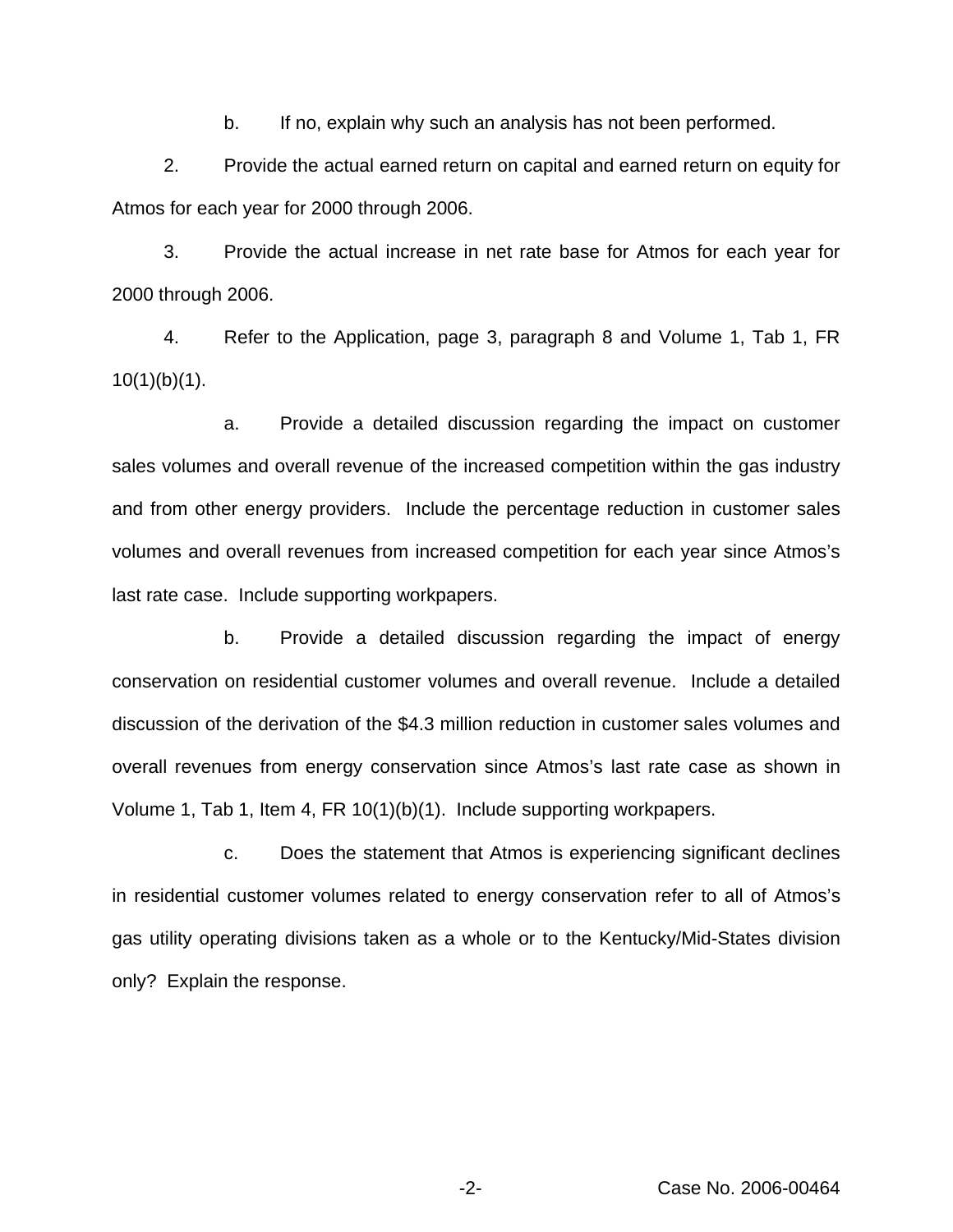d. Provide copies of any studies or analyses prepared by or for Atmos that supports the statement that the significant declines in residential customer volumes it has been experiencing are related solely to energy conservation.

5. Refer to the Application, Volume 1, Tab 7, FR 10(1)(b)(8)a, First Revised Sheet Nos. 15 and 20. Under the paragraphs labeled Penalty for Unauthorized Overruns, the proposed language requires that the customer be responsible for any incremental charges assessed by the pipeline or supplier as opposed to the present language which states that the customer is responsible for any penalties assessed.

a. Explain why the language needs to be modified.

b. For clarification, will the incremental charges include penalties that the pipeline may charge?

6. Refer to the Application, Volume 1, Tab 7, FR 10(1)(b)(8)a.

a. Concerning Sheet No. 22, explain why Atmos is proposing to define the normal billing cycle heating degree days ("NDD") as the National Oceanic and Atmospheric Administration's ("NOAA") 30-year normal for the period 1971-2000.

b. Explain why NDD could not be defined as the 30-year normal based upon data published by NOAA for the period 1976-2005.

c. Concerning Sheet No. 42, explain how the proposed "R&D Unit Charge" of \$0.0035 per 1,000 cubic feet equates with Atmos's level of research and development contribution as of December 31, 1998. Include all supporting calculations, workpapers, and assumptions. In addition, explain why the level as of December 31, 1998 is the reasonable level of support for the forecasted test period.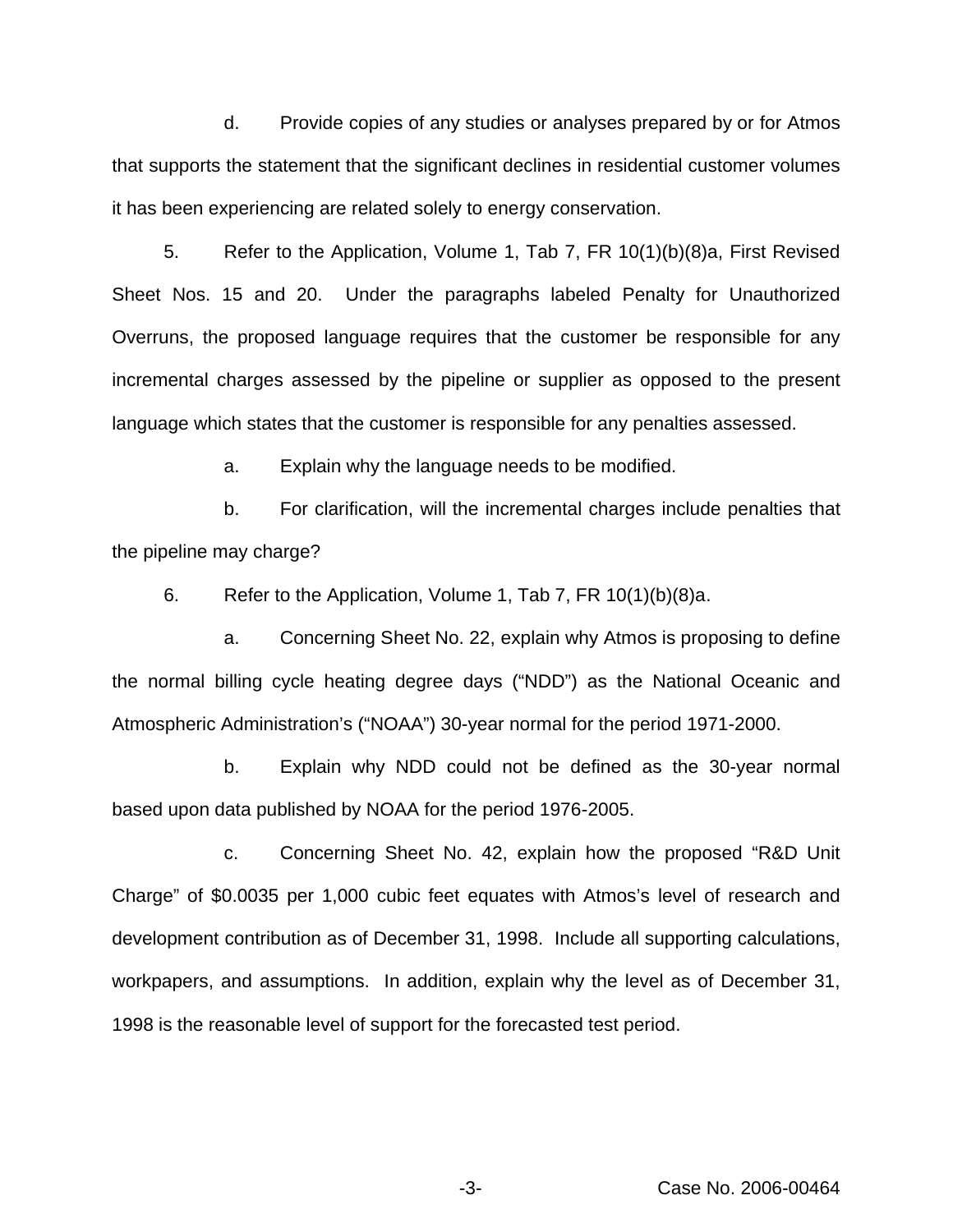d. Concerning Sheet No. 55, explain the reason(s) for the additional language concerning potential penalties under the "Curtailment" section of this tariff.

e. Concerning Sheet No. 62, explain the reason(s) for the change in the "Imbalance Volumes" from penalty assessed to incremental charges assessed.

f. Concerning Sheet No. 63, explain the reason(s) for the additional language concerning potential penalties under the "Curtailment" section of this tariff.

g. Concerning Sheet No. 67.1, explain the purpose of the proposed "Transportation/Carriage Pooling Service" tariff and indicate why Atmos believes it needs to offer this service.

7. Refer to the Application, Volume 2, Tab 1, the Direct Testimony of John A. Paris ("Paris Testimony"). On pages 6 and 7 is a discussion of the Customer Rate Stabilization ("CRS") mechanism.

a. Given that the proposed CRS provides for a backward looking review of past financial performance as well as a review of the projected revenue requirement for the next 12 months, explain in detail why this proposal does not shift the majority of Atmos's risks to its ratepayers.

b. Explain in detail how Atmos has determined that the proposed annual reviews would be "at a very low cost and provide for customer rate protection." Include any studies or analyses Atmos conducted that support these conclusions.

c. Explain in detail what controls are contained in the proposed CRS mechanism that will encourage Atmos to contain costs.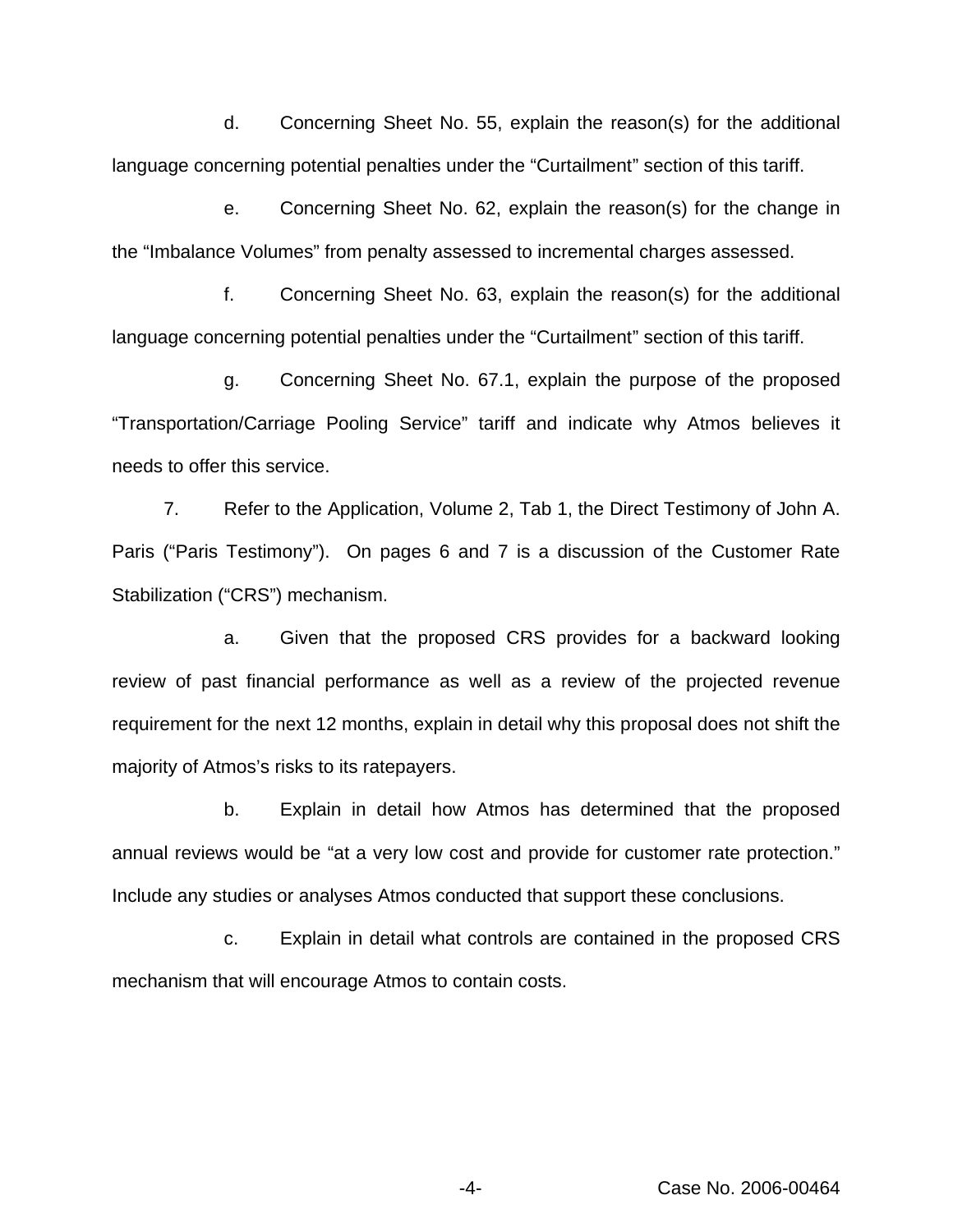d. Refer to page 7, lines 23 through 26. Does Atmos contend that the rate of return authorized in 2007 will continue to be the fair, just, and reasonable rate of return in 2012? Explain the response.

8. Refer to the Paris Testimony, page 11. Mr. Paris states that the current Kentucky share of Atmos's Shared Services costs is approximately 5 percent. What would have been the Kentucky share of the Shared Services costs had the Kentucky and Mid-States Divisions not been combined? Include all workpapers, calculations, and assumptions used to determine the response.

9. Refer to the Application, Volume 2, Tab 2, the Direct Testimony of Thomas H. Petersen ("Petersen Testimony"), pages 4 and 5.

a. Define the term "unusual retirements" as it is used in the testimony.

b. Explain why Atmos did not record the retirement of certain shared assets in the year the retirement occurred, rather than recording the retirement in November 2006.

10. Refer to the Petersen Testimony, page 5. Explain in detail how Mr. Petersen concluded that the September 2006 construction work in progress ("CWIP") balances were reasonable estimates of future CWIP through the forecasted test year. Include all workpapers, calculations, and assumptions that support the conclusion.

11. Refer to the Petersen Testimony, page 6.

a. Provide copies of the analyses or studies reviewed by Mr. Petersen that supports Atmos's assumption that there will not be a significant change in the materials and supplies account in the test year. If analyses or studies were not used to determine this assumption, explain in detail how Mr. Petersen reached this conclusion.

-5- Case No. 2006-00464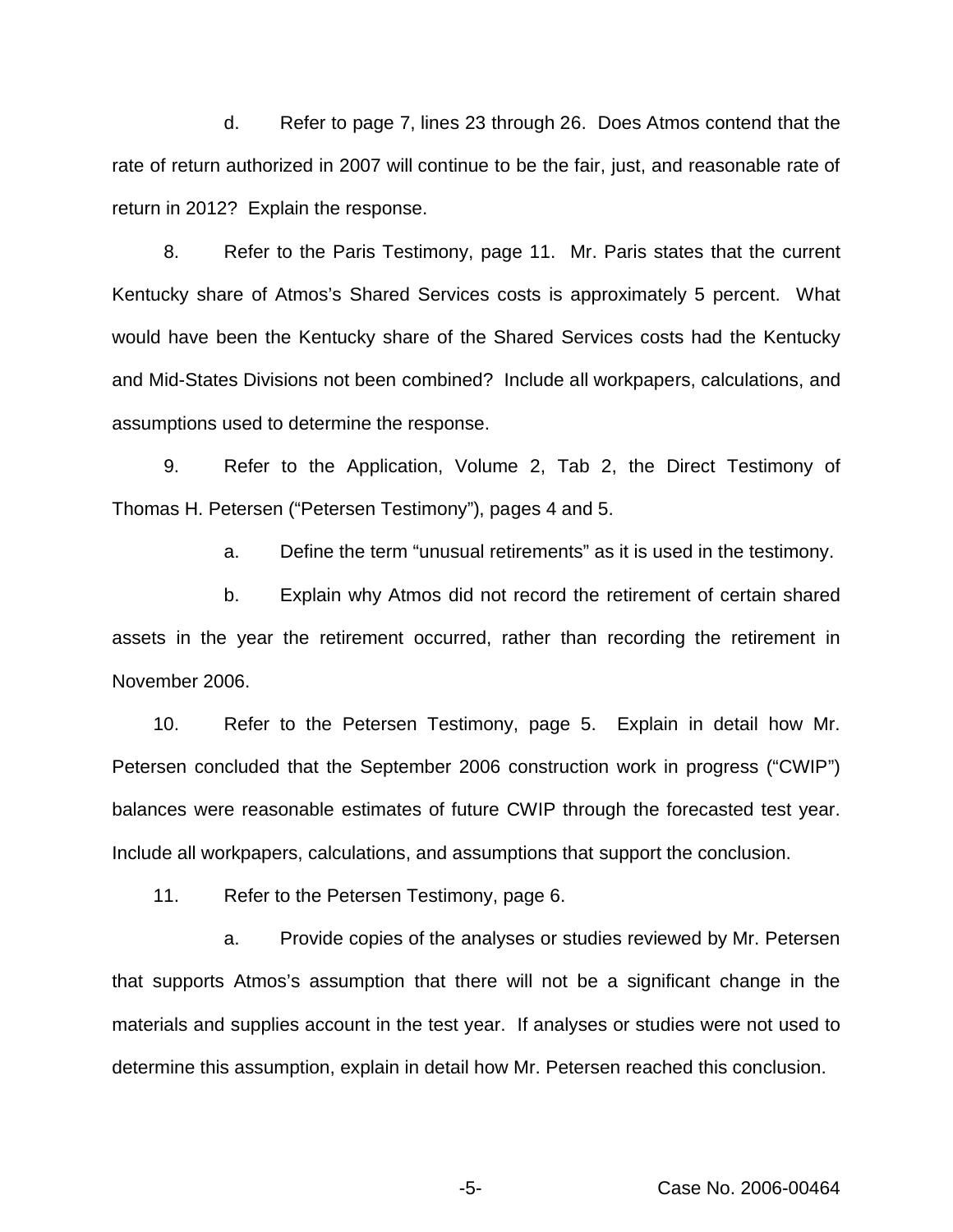b. Provide copies of the analyses or studies reviewed by Mr. Petersen that support Atmos's assumption that the amounts for prepayments are not expected to change in the test year. If analyses or studies were not used to determine this assumption, explain in detail how Mr. Petersen reached this conclusion.

c. Concerning the PSC Assessment:

(1) Was Mr. Petersen aware that in previous natural gas and electric general rate cases the Commission has not included the PSC Assessment in the determination of the utility's rate base? Explain the response.

(2) Provide the PSC Assessment amounts included in Atmos's base period and forecasted period rate bases. Include all workpapers, calculations, and assumptions used to determine the amounts.

(3) Explain why the Commission should include the PSC Assessment in Atmos's rate base determination.

d. Provide copies of the analyses or studies reviewed by Mr. Petersen that support Atmos's assumption that the amount of customer advances will not significantly change during the test year.

e. Provide the account balances for each of the 12-months ending September 30, 2000 through 2006 for materials and supplies, prepayments, and customer advances.

12. Refer to the Application, Volume 2, Tab 3, the Direct Testimony of Gregory K. Waller ("Waller Testimony"). Concerning the operation and maintenance ("O&M") expense control and monitoring processes discussed on pages 9 through 11, provide the following information: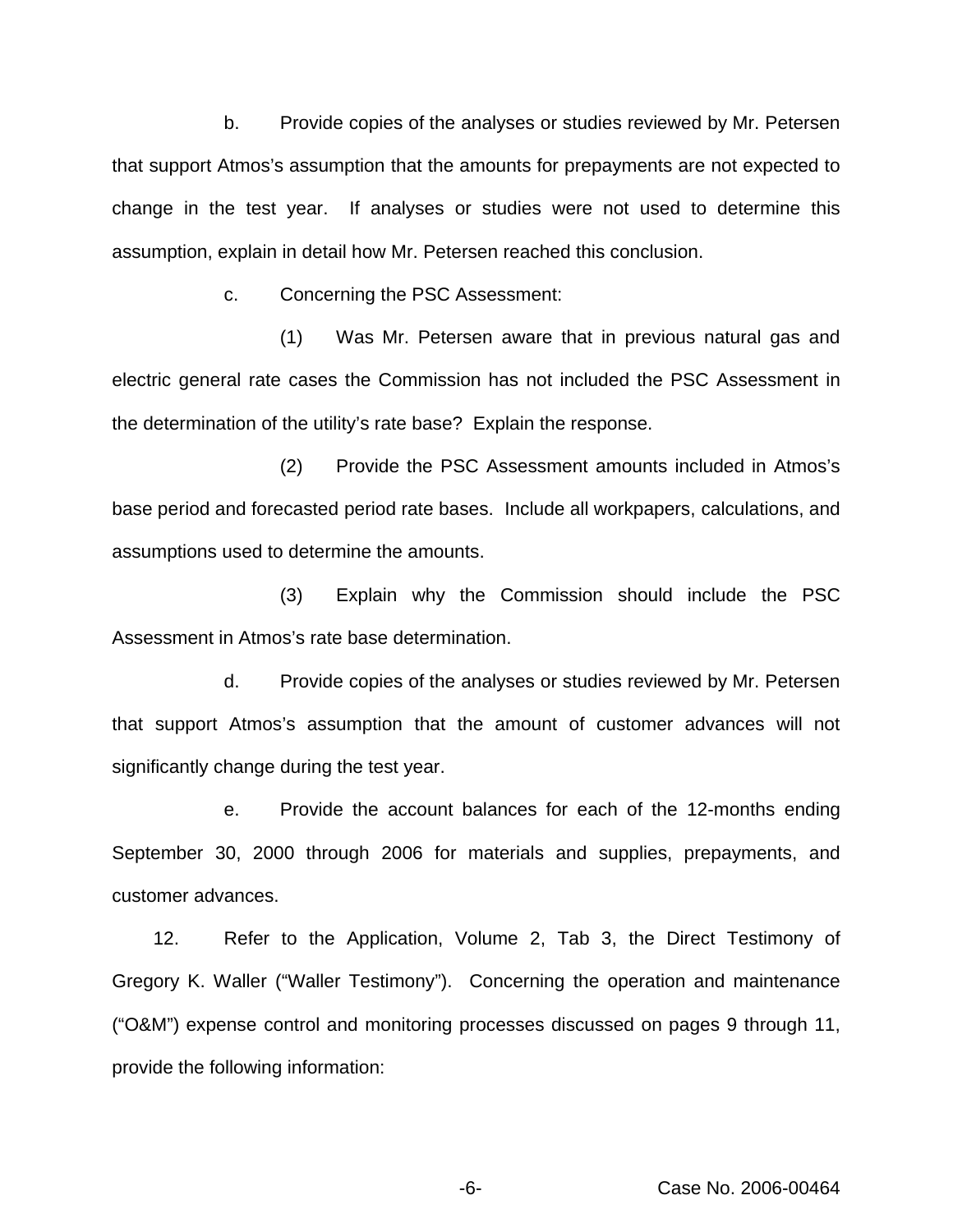a. The quarterly actual to budget variance reports for the Kentucky division, the Kentucky division's general office, the Mid-States division, and Shared Services unit for calendar years 2004 through 2006.

b. The monthly O&M actual to budget variance reports for the Kentucky division, the Kentucky division's general office, and the Mid-States division for calendar years 2005 and 2006.

c. The completed monthly Atmos Financial Package for calendar years 2005 and 2006.

d. The monthly detailed O&M reports referenced on page 10, lines 21 through 24, for the Kentucky division, the Kentucky division's general office, and Mid-States division for calendar year 2006.

13. Refer to the Waller Testimony, pages 13 and 14.

a. Does the forecasted test period include O&M expenses allocated to the Kentucky/Mid-States Division by the Shared Services unit? Explain the response.

b. Explain the statement in footnote 3 that the base period O&M expense does not include O&M allocated to the Kentucky division by the Shared Services unit.

14. Refer to the Waller Testimony, page 18.

a. Provide a schedule showing the initial property tax assessment, the property tax based on the initial assessment, the final property tax assessment, and the property tax based on the final assessment for the most recent 6 years available.

b. If it has been Atmos's experience that the final property tax assessment has been different from the initial assessment, explain why this difference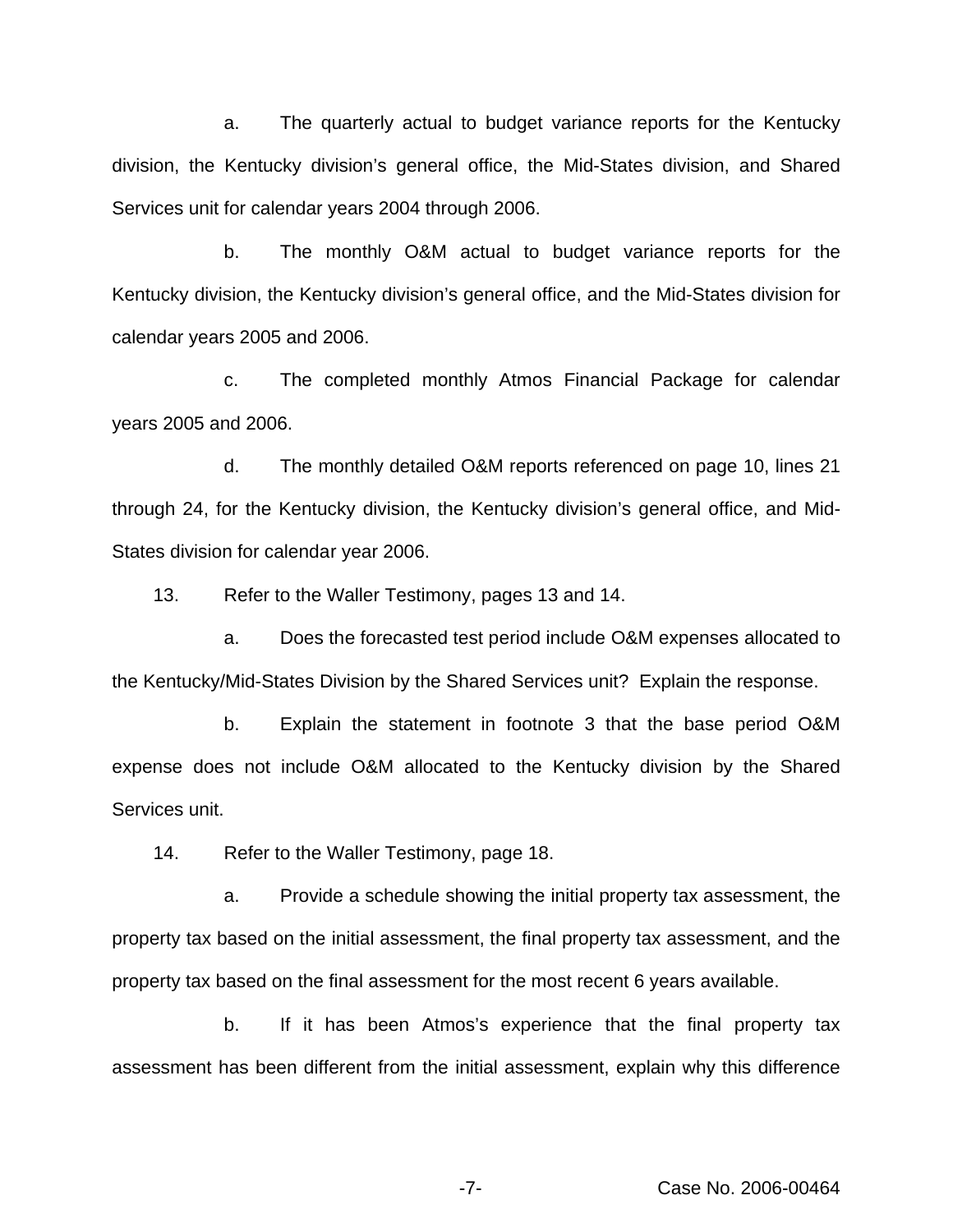should not be reflected in the projected property tax expense included in the forecasted test period.

15. Refer to the Application, Volume 2, Tab 4, the Direct Testimony of Robert R. Cook, Jr. ("Cook Testimony"), page 6. Provide a schedule showing the capital expenditures for the Kentucky division, the Kentucky division's general office, and the Shared Services unit for the most recent 5 fiscal years. Separate the capital expenditures into growth and non-growth expenditures, as well as listing each capital project included in the expenditures.

16. Refer to the Cook Testimony, pages 7 and 8.

a. Provide the monthly and quarterly capital project variance reports for the Kentucky division, the Kentucky division's general office, and the Shared Services unit for calendar years 2005 and 2006.

b. For each capital project undertaken in or assigned to Kentucky operations during fiscal years 2004 through 2006, prepare a schedule that categorizes the project as either "Blanket Functionals" or "Specific Projects." Include the original appropriation for the project as well as indicate if supplemental funding was requested and approved. Also provide copies of the applicable project variance reports for each project.

17. Refer to the Cook Testimony, page 8, line 14. Is highway relocation a non-reimbursement item? Explain.

18. Refer to the Cook Testimony, page 9. Concerning the chart on this page,

a. Provide a breakdown of the actual dollars and budgeted dollars for the 2006 expenditure.

-8- Case No. 2006-00464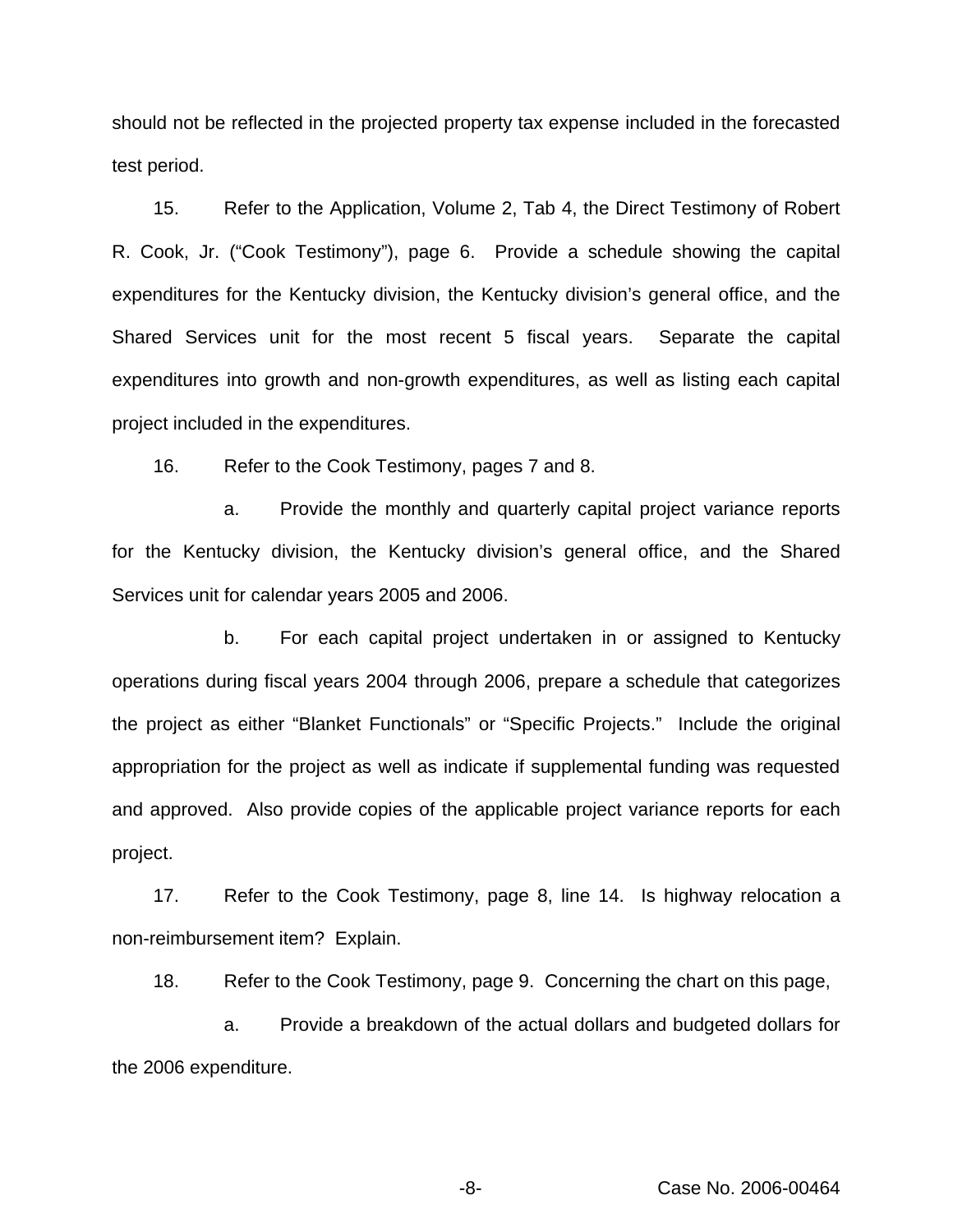b. Are the costs of removal for the old pipes included in the costs of the projects? Explain in detail.

19. Refer to the Cook Testimony, page 10, line 11. Provide a breakdown of the costs budgeted for fiscal year 2007 of \$17.3 million.

20. Concerning Atmos's distribution system within Kentucky, indicate what percentage of the system is bare steel, cast iron, coated steel, and plastic.

21. Refer to the Cook Testimony, page 14. Mr. Cook states that overtime calculations in the Service Charge Studies were only applied to the labor costs of Senior Service Technicians. Explain why overtime was only applied to Senior Service Technicians.

22. Refer to the Cook Testimony, page 15. Provide the cost of returned checks that Atmos actually incurs.

23. Refer to the Application, Volume 2, Tab 6, the Direct Testimony of Daniel M. Meziere ("Meziere Testimony"), Exhibit DMM-1.

a. The Cost Allocation Manual ("CAM") provided in Exhibit DMM-1 is dated May 1, 2006. Atmos has stated that, effective October 1, 2006, the Kentucky and Mid-States divisions were consolidated into one division.

(1) Was the CAM updated to reflect the consolidation of these operating divisions? Explain the response.

(2) If the CAM was not updated to reflect the consolidation of the Kentucky and Mid-States divisions, explain in detail why there was no update.

-9- Case No. 2006-00464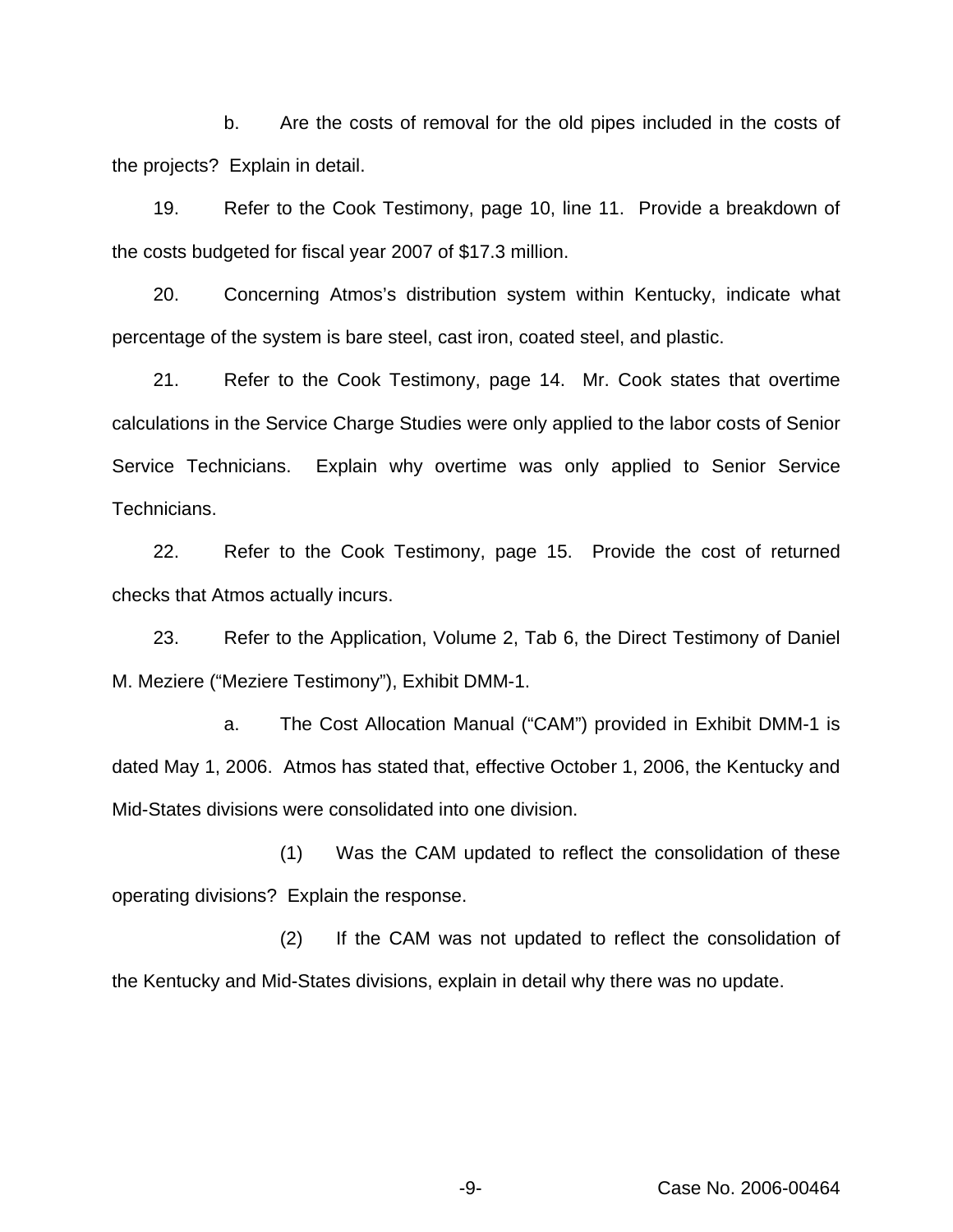(3) If the CAM was updated to reflect the consolidation of the Kentucky and Mid-States divisions, explain why that version of the CAM was not submitted as Exhibit DMM-1.

(4) Provide a copy of the CAM that reflects the Kentucky/Mid-States division consolidation. Identify all changes made to the CAM as a result of the consolidation, as well as any other changes from the version dated May 1, 2006.

b. Refer to pages 7 and 9 of the CAM. The basis for allocation descriptions for capitalized overhead (general) and stores overhead state that periodically the application rate is reviewed.

(1) Indicate how frequently these application rates are reviewed and describe the review process.

(2) Can the capitalized overhead (general) application rate be reset as a result of the periodic review? If yes, describe how the rate is reset.

c. Refer to page 13 of the CAM. Explain why the percentage of customers in the operating divisions is a reasonable means for allocating the Shared Services unit general office depreciation and taxes other than income taxes.

d. Refer to page 27 of the CAM. Explain why the Shared Services unit other income and interest expense are allocated using a budget allocation percentage, which is based on net investment by the business unit.

e. Has the CAM been submitted to the Securities and Exchange Commission or the Federal Energy Regulatory Commission for review and/or approval? Explain the response. In addition, if the CAM has been approved by either agency, provide copies of the approval documentation.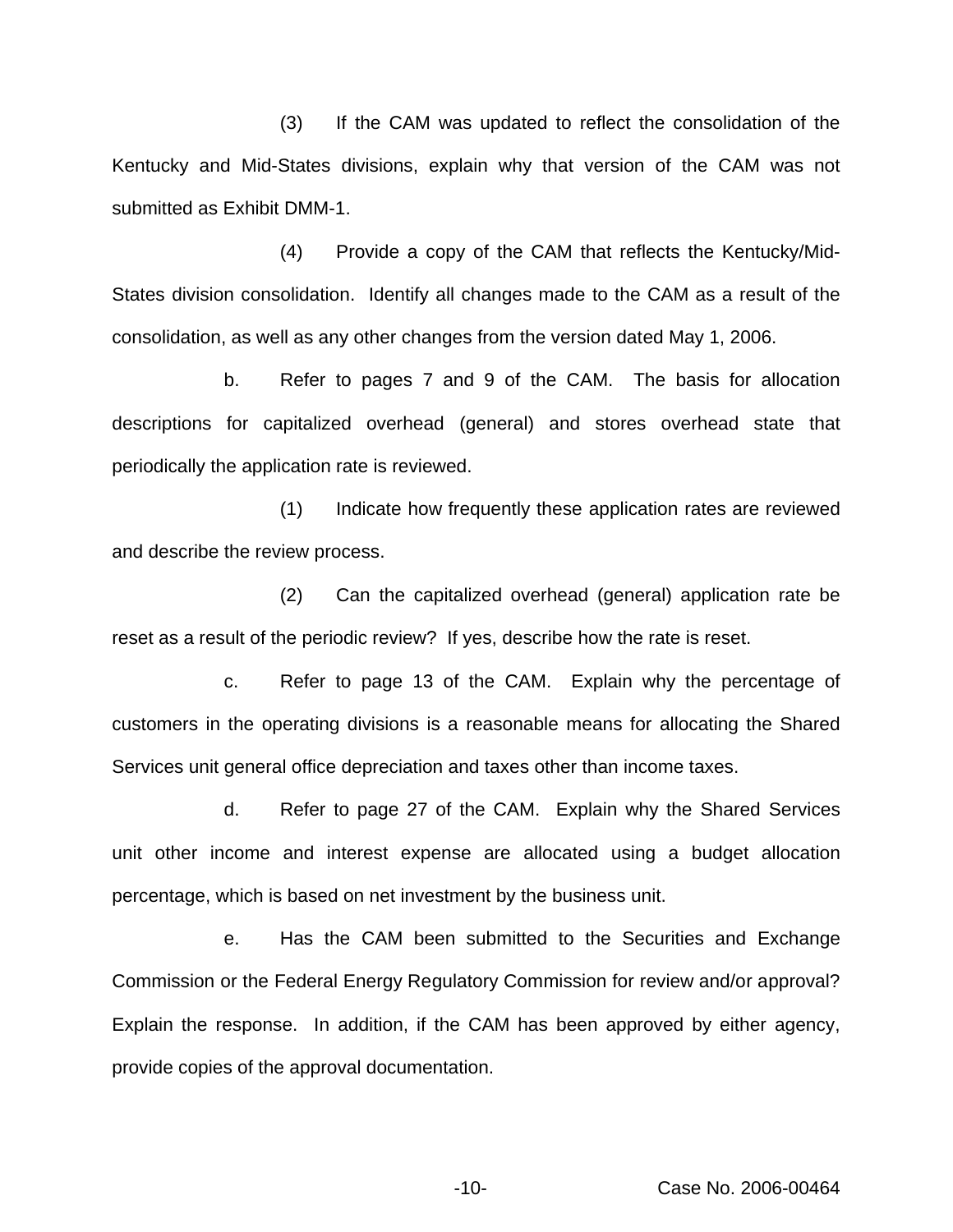24. Refer to the Application, Volume 2, Tab 8, the Direct Testimony of Donald S. Roff ("Roff Testimony").

a. State when the last depreciation study for Atmos's Kentucky operations was performed and what time period was covered by the depreciation study.

b. Has Atmos begun using the depreciation rates from the "Kentucky Depreciation Study" for accounting purposes? If yes, indicate when Atmos began using those depreciation rates.

c. State when the last depreciation study for Atmos's Shared Services unit was performed and what time period was covered by the depreciation study.

d. Has Atmos begun using the depreciation rates from the "SSU Depreciation Study" for accounting purposes? If yes, indicate when Atmos began using those depreciation rates.

25. Refer to the Roff Testimony, page 3. Mr. Roff quotes a definition of depreciation from the Accounting Research Bulletin No. 43, which was issued in 1953.

a. Is this the most current definition of depreciation issued by the American Institute of Certified Public Accountants ("AICPA")?

b. If there is a more current pronouncement from the AICPA, provide a copy of the pronouncement and explain why Mr. Roff did not reference that citation.

26. Refer to the Roff Testimony, page 6. Mr. Roff includes a quotation on net salvage taken from the National Association of Regulatory Utility Commissioners' ("NARUC") *Public Utility Depreciation Practices*, 1968 Edition. Explain why Mr. Roff did not reference NARUC's *Public Utility Depreciation Practices*, August 1996 Edition.

27. Refer to the Roff Testimony, page 9.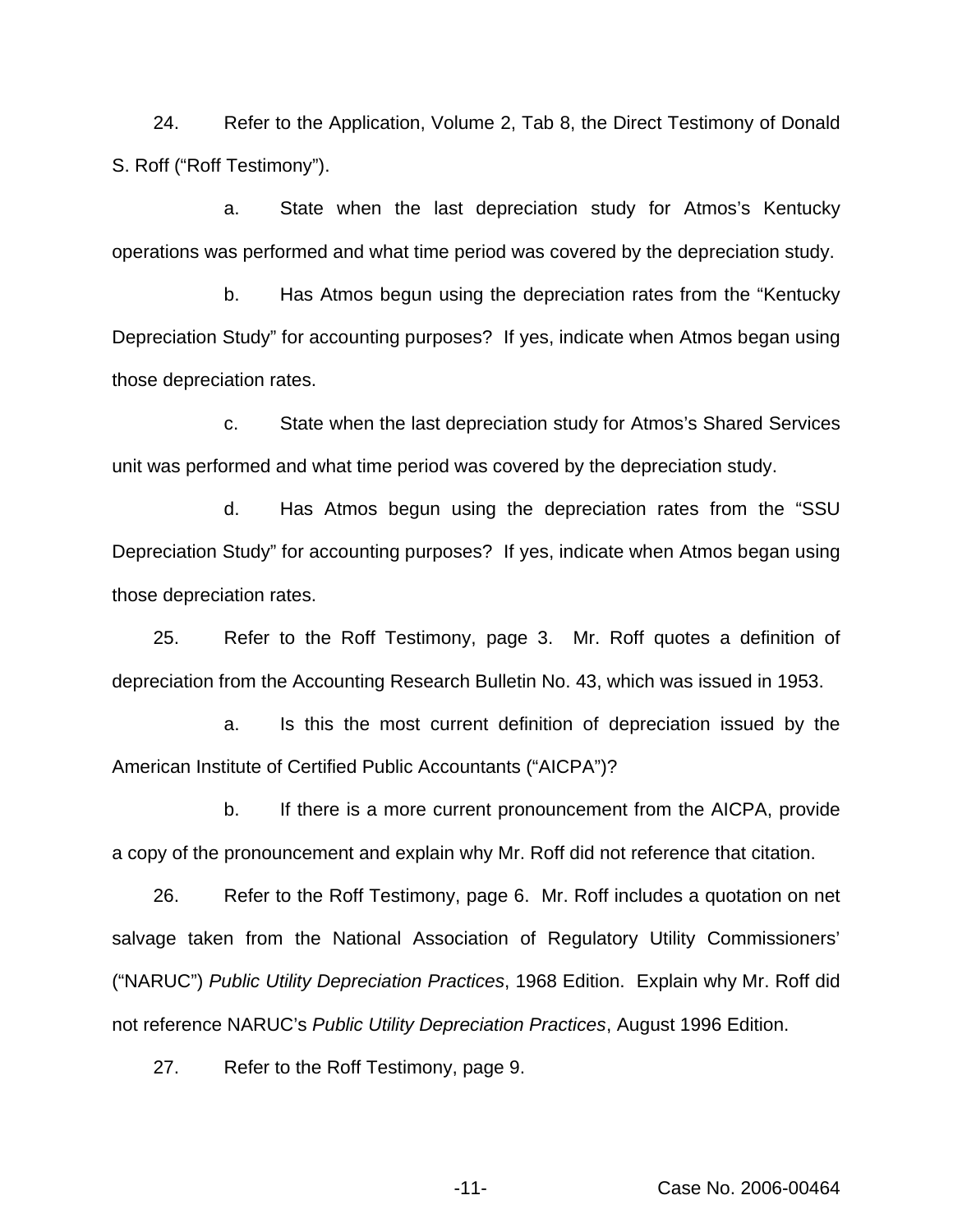a. Explain in detail why the annual salvage amounts, costs of removal, and retirements used in the Kentucky Depreciation Study were limited to the period 1991 through September 30, 2005.

b. Explain in detail why the annual salvage amounts, costs of removal, and retirements used in the SSU Depreciation Study were limited to the period 1993 through 2006.

c. If the annual salvage amounts, costs of removal, and retirements information were available for periods earlier than 1991 or 1993, explain in detail why the additional information was not included in the two depreciation studies.

28. Refer to the Roff Testimony, page 12. Explain in detail why cushion gas should be treated as a depreciable asset. Include citations to regulatory decisions in other states where cushion gas has been included as a depreciable asset.

29. Refer to the Roff Testimony, Exhibit DSR-3.

a. Refer to page 5. What are the actual costs of plant removal incurred by Atmos during 1996-2005? Provide a comparison table showing the actual removal costs and the costs used in the depreciation study.

b. Refer to page 7. Has Atmos matched the depreciation provision to the actual consumption of physical assets during 1991 to 2005? Explain in detail relative to Atmos data reported for September 2005 depreciation study.

c. Page 8 of the Exhibit states that "[f]or most accounts, retirement experience from transaction years 1973 through 2005 was analyzed using the Actuarial Method of Life Analysis." Further, page 10 of the Exhibit states that "[s]alvage and cost of removal experience was analyzed using experience from the period 1996-2005."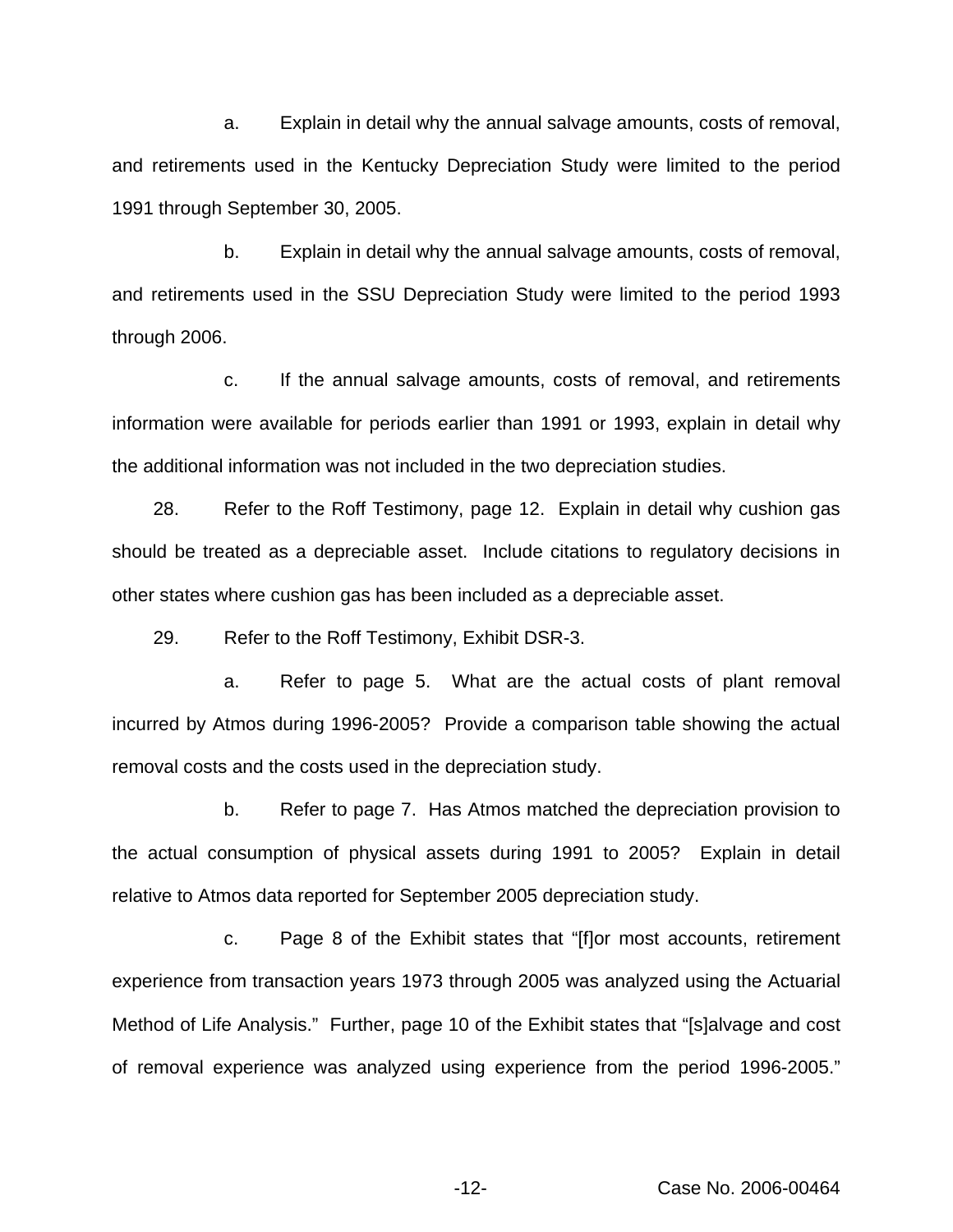However, the Roff Testimony on page 9 states this information covered the period 1991 through 2005. Explain why there appears to be a disagreement between the Kentucky Depreciation Study and the Roff Testimony and indicate which statement is correct.

d. Refer to page 10 of the Exhibit. Indicate the asset accounts where the Simulated Plant Record ("SPR") Method was utilized to evaluate retirements. For each identified account, explain why the SPR Method was utilized instead of using actual retirement history.

e. Refer to page 11. Mr. Roff indicates that blind acceptance of history results in recovery over a longer period than productive life. Does the new technology and more advanced inspection equipment increase the productive life of major assets and results in assets living longer than the past? If yes, explain your statement.

f. Refer to page 15. Explain the vintage amortization accounting process and the functional composite depreciation rates.

g. Refer to Schedules 1 and 2 of the Exhibit. Provide all workpapers, calculations, assumptions, plots of all referenced Iowa curves, and other documentation supporting the information presented on these schedules.

h. Refer to Schedule 1, Cushion Gas. Provide justification for depreciating the cushion gas at the rate of 2.38 percent.

i. Refer to Schedule 1, Meters. The depreciation rates on meters have been increased considerably since the last depreciation study. Explain the reason for the change.

-13- Case No. 2006-00464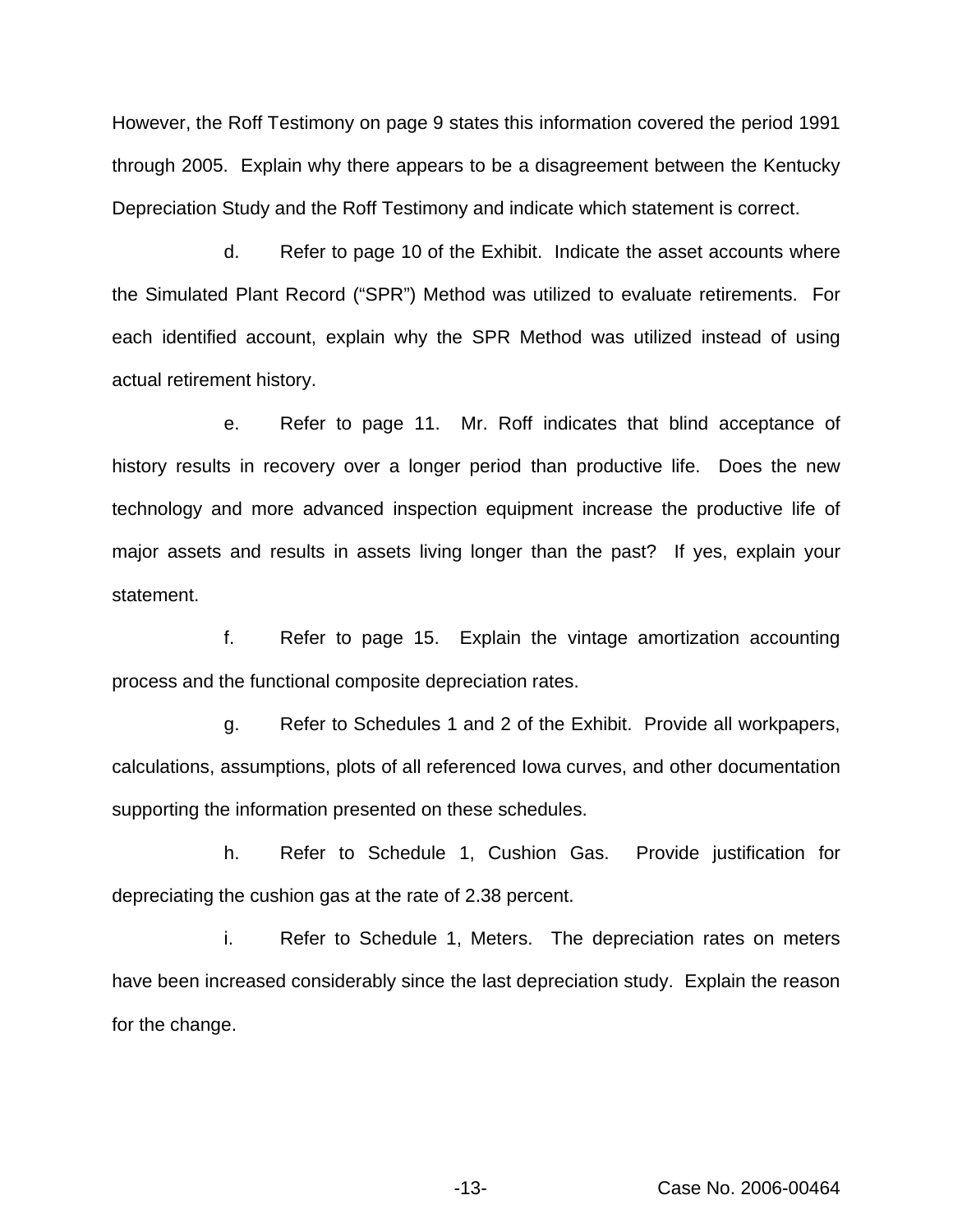j. Refer to Appendix A, page 1 of 10. Provide an example calculation of the arithmetic average of a major group and explain why it is appropriate to use such a calculation to find the average life of that group.

30. Refer to the Roff Testimony, Exhibit DSR-4.

a. Page 8 of the Exhibit states that "Retirement experience from transaction years 1987 through 2006 were analyzed using the Actuarial Method of Life Analysis." However, the Roff Testimony on page 9 states this information covered the period 1993 through 2006. Explain why there appears to be a disagreement between the SSU Depreciation Study and the Roff Testimony and indicate which statement is correct.

b. Refer to page 13. Explain why Atmos should utilize the vintage amortization accounting process and why it should use the functional composite depreciation rates.

c. Refer to Schedules 1 and 2 of the Exhibit. Provide all workpapers, calculations, assumptions, plots of all referenced Iowa curves, and other documentation supporting the information presented on these schedules.

31. Refer to the Application, Volume 3, Tab 9, the Direct Testimony of Laurie M. Sherwood ("Sherwood Testimony"). Provide a schedule showing Atmos's actual capital structure and capital ratios as of March 31, June 30, September 30, and December 31 for calendar years 2004, 2005, and 2006.

32. Refer to the Sherwood Testimony, pages 9 through 14.

a. Describe any affiliation or corporate association between Atmos or Blueflame Insurance Services, Ltd. ("Blueflame") and the following entities:

-14- Case No. 2006-00464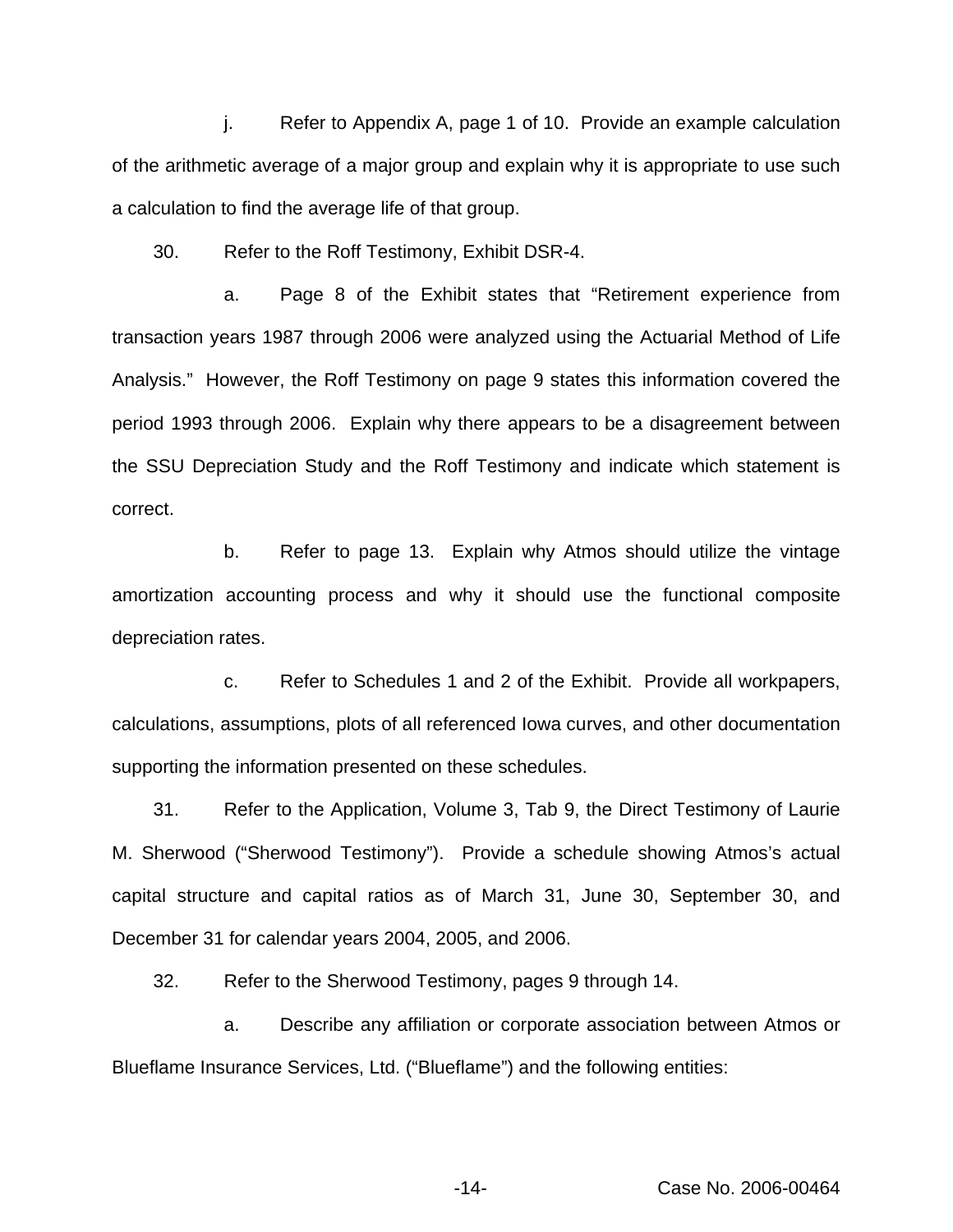- (1) Aon Risk Manager Bermuda.
- (2) United Insurance Company.
- (3) OIL Co.

b. Provide copies of any studies or analyses performed by or for Atmos that support the contention that Blueflame provides cost-effective property insurance coverage to Atmos and its utility assets.

c. Provide the annual premium for coverage paid to Blueflame by Atmos for 2004 through 2006. Include a detailed breakdown of how the annual premium was calculated. If available, provide this same information for 2007.

d. Provide the portion of the annual Blueflame premium charged to Atmos's Kentucky operations for 2004 through 2006, as well as the amount to be charged in 2007 if available. Breakdown the premium charged into the following components:

(1) The direct charge for Kentucky's gross plant balance.

(2) The charge to the Kentucky/Mid-States division general office and the portion of this charge eventually allocated to Kentucky operations.

(3) The charge to the Shared Services unit general office and the portion of this charge eventually allocated to Kentucky operations.

33. Refer to the Sherwood Testimony, page 9 and Exhibit LMS-2. Ms. Sherwood recommends that the Commission use Atmos's projected cost of long-term debt, 6.10 percent. Provide the basis for Atmos's estimate of 6.10 percent for its projected cost of long-term debt.

34. Refer to the Sherwood Testimony, Exhibits LMS-1 through LMS-3.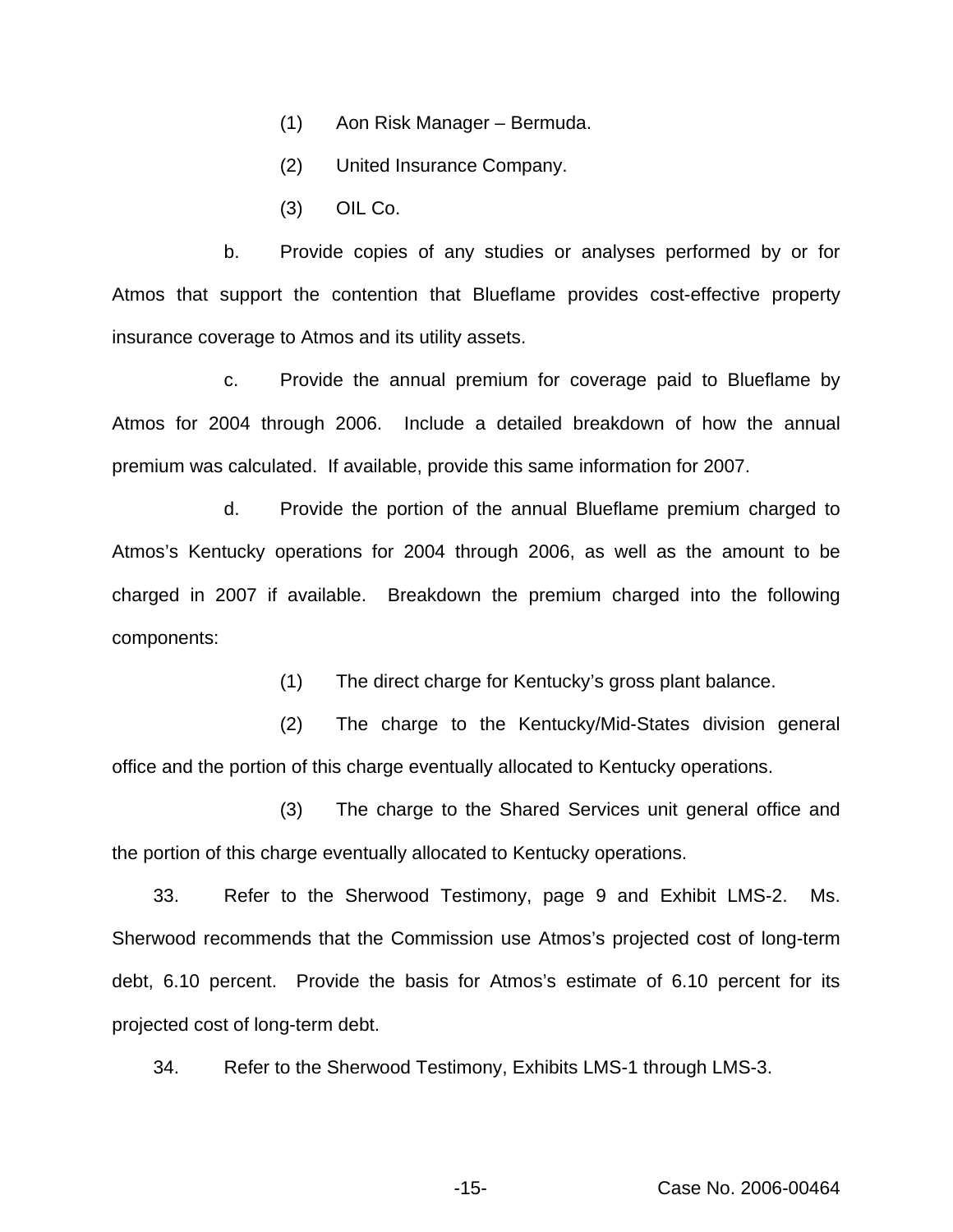a. Exhibit LMS-2 shows the average annualized long-term debt as of June 30, 2008. Explain how Atmos determined the interest rate for the unsecured notes shown on line 9 and the US Bancorp debt shown on line 15. Include all workpapers, calculations, and supporting documentation utilized to determine these interest rates.

b. Other than the two debt issuances noted in part (a) above, the interest rates shown on Exhibit LMS-2 match the interest rates for the corresponding debt issuances as of September 30, 2006, as shown in Exhibit LMS-1. Explain why it is reasonable to assume for these debt issuances that the interest rates as of September 30, 2006 will also be the interest rates as of June 30, 2008.

c. Exhibit LMS-3 shows the average annualized short-term debt as of June 30, 2008. Explain how Atmos determined the balances and interest rates shown in this exhibit. Include all workpapers, calculations, and supporting documentation utilized to determine the balances and interest rates.

35. Refer to the Direct Testimony of Donald A. Murry ("Murry Testimony"). Provide all schedules in electronic format (Excel) with formulas intact.

36. Refer to the Murry Testimony, page 14, and Schedule DAM-5. Provide a schedule showing Atmos's capital structure when all long-term and short-term debt is included in the calculation.

37. Refer to the Murry Testimony, pages 13 and 14.

a. Provide a copy of the most recent Value Line company profile discussions for each of the companies that Dr. Murry selected as being comparable to Atmos.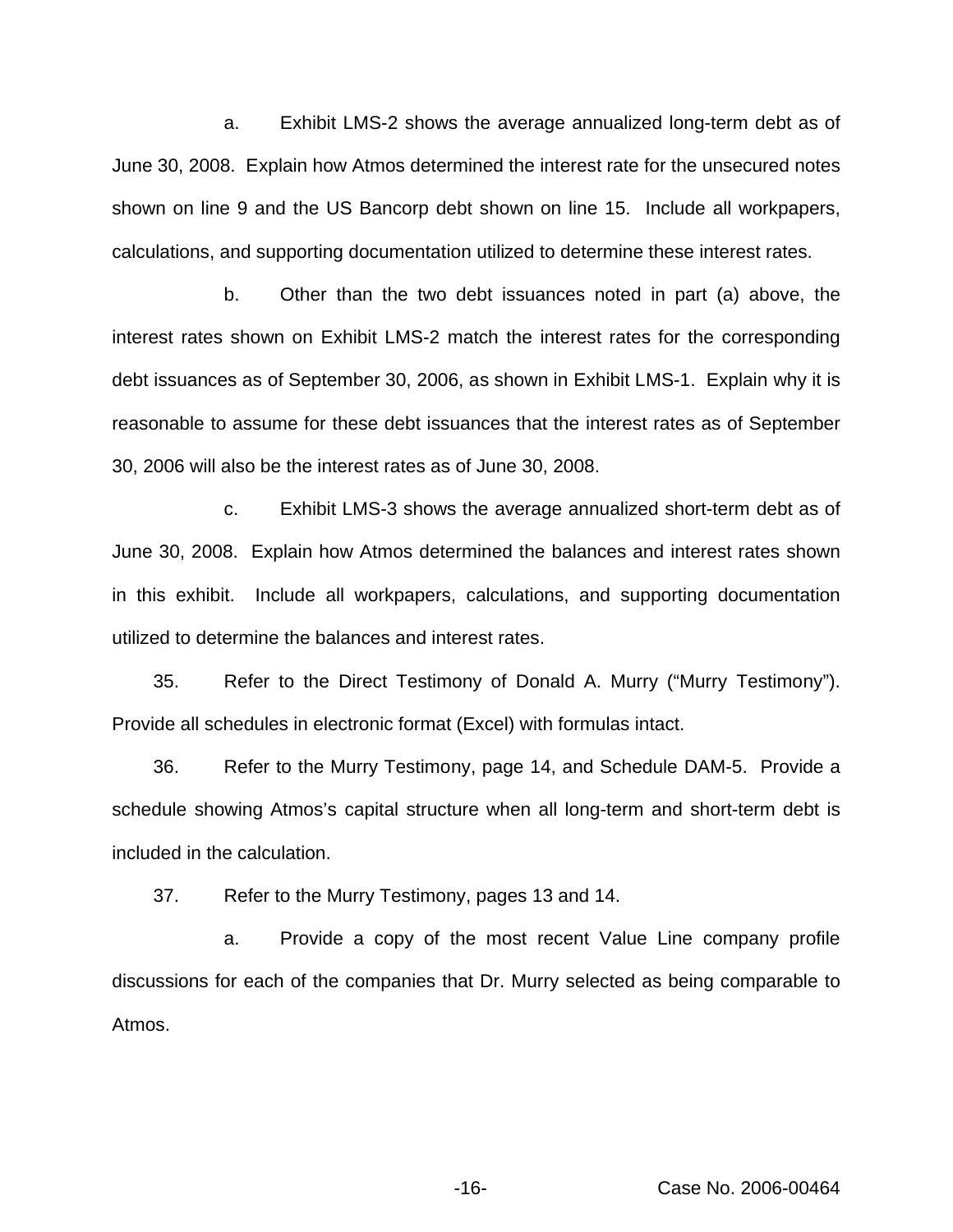b. For Atmos and each of the comparable companies, provide for the most recent year available a breakout of revenue derived from state regulated distribution operations, other regulated operations, and non-utility operations.

38. Refer to the Murry Testimony, page 16, and Schedule DAM-8. Provide an update to the schedule that also calculates the cost of any short-term debt held by Atmos.

39. Refer to the Murry Testimony, page 18, lines 1 through 14, pages 19 and 20, and Schedules DAM-9, DAM-11, and DAM-12.

a. Provide documentation supporting the implied contention that Atmos's relatively weak performance / standing relative to the comparison companies is attributable to a lack of performance in its utility gas distribution operations.

b. Value Line company profile discussions are typically put together by a single analyst, whereas other financial reporting businesses publish average or consensus forecasts obtained from multiple analysts. Provide updates to Schedules DAM-9, DAM-11, and DAM-12 using data obtained from financial information providers such as Reuters and Zacks.

40. Atmos has been pursuing a business strategy of growth through acquiring other gas distribution and gas pipeline companies over the years. Provide an explanation of whether this strategy could affect Atmos's position relative to the comparison companies in Schedules DAM-9, DAM-11, and DAM-12.

41. Refer to the Murry Testimony, pages 18 and 19. Is Dr. Murry aware that Atmos's Kentucky Division currently operates under a gas purchasing incentive plan, has weather normalized rates and earns the majority of profits from the customer

-17- Case No. 2006-00464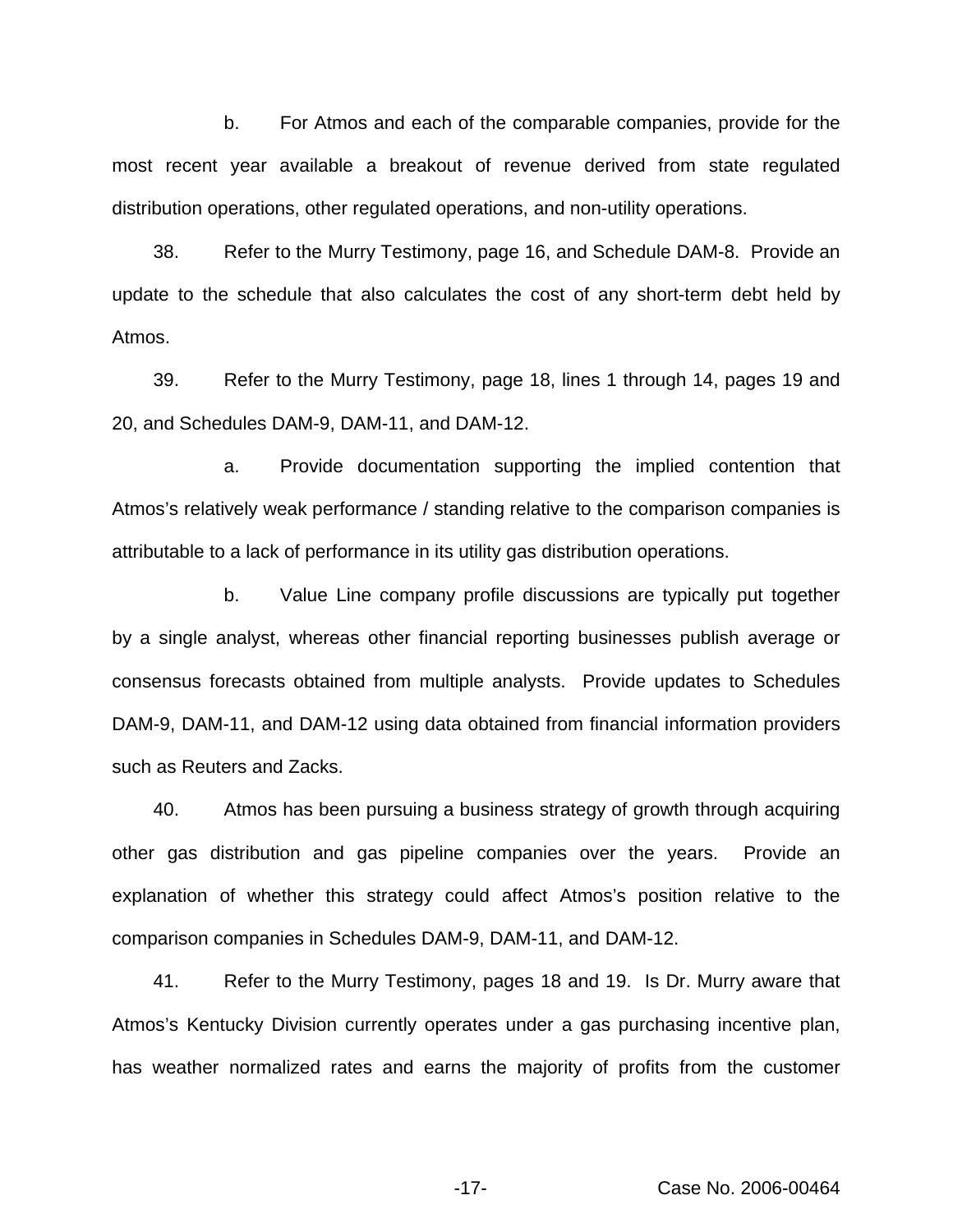charge and not through its gas cost adjustment? Provide a detailed explanation of why each of these items would not serve to lower Atmos's risk.

42. Refer to the Murry Testimony, page 32. Explain why an investor would prefer to use 52-week high and low stock prices in the Discounted Cash Flow calculations rather than more recent data.

43. Refer to the Murry Testimony, Schedules DAM-18 through DAM-21. Provide updated Schedules using the most current dividends per share and earnings figures, as opposed to the 2000-2002 figures, as the base for calculating the Growth Rate column.

44. Refer to the Murry Testimony, pages 13, 14, and 35.

a. Provide a detailed explanation of why Dr. Murry selected companies that are similar to Atmos as a comparison group, having excluded companies that have market capitalizations of less than \$1 billion and still argues that a small company adjustment is necessary in his Capital Asset Pricing Model ("CAPM") analysis.

b. Provide updates to Schedules DAM-18 through DAM-25 in electronic format (Excel) including smaller natural gas distribution companies (listed in Value Line), i.e., those with less than \$1 billion.

45. Refer to the Murry Testimony, pages 36 and 37, including footnote 10, and Schedules DAM-24 and DAM-25. Provide a copy of the relevant pages from the Ibbotson Associates' "Stock, Bonds, Bills, and Inflation: 2006 Yearbook Valuation Edition" that discuss the need for, and describe the method of, the small company adjustment used by Dr. Murry.

-18- Case No. 2006-00464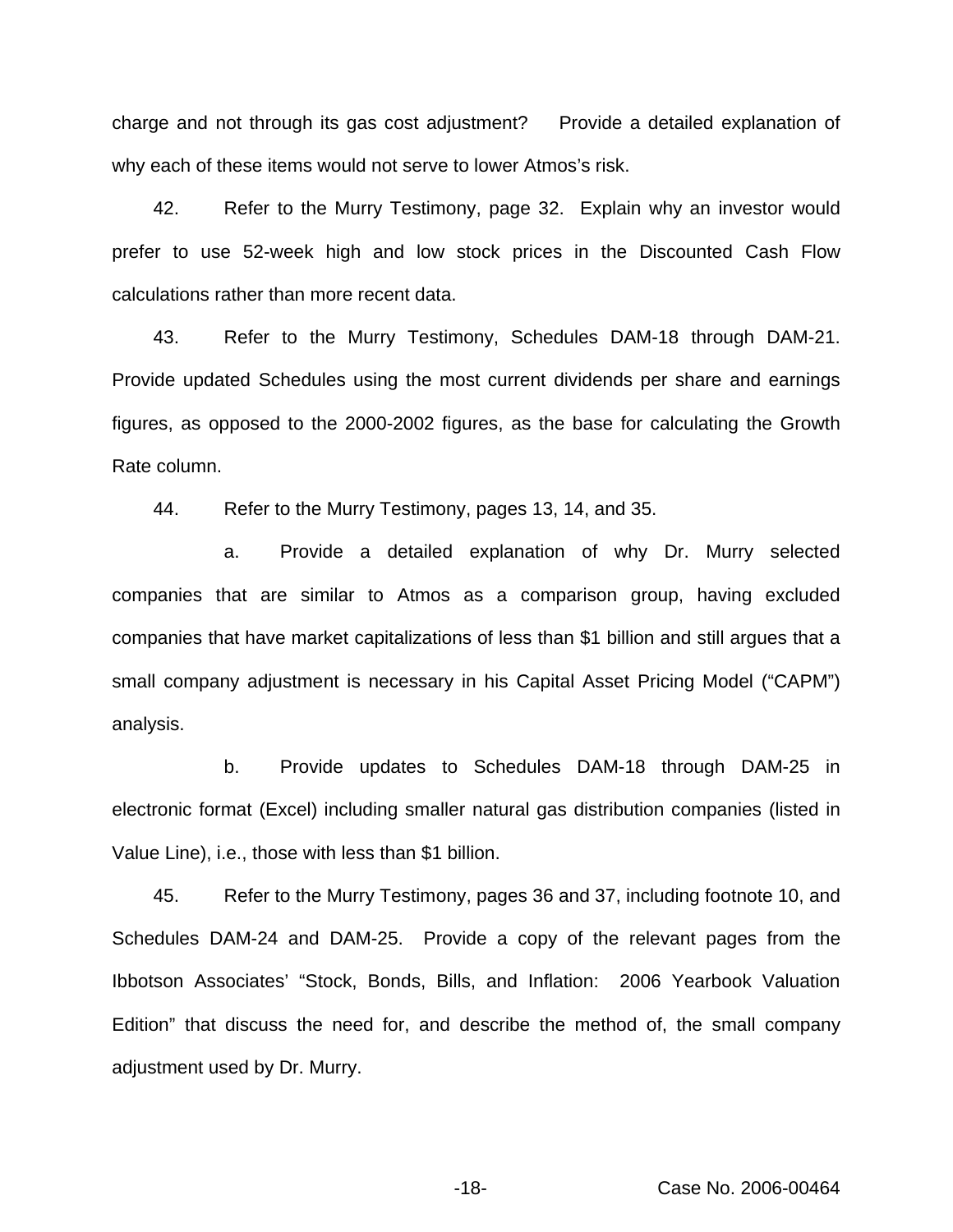46. Refer to the Murry Testimony, pages 37 and 38 and Schedule DAM-24. There is no discussion of the underlying data or the selection of specific variables used in the calculations.

a. Provide DAM-24 in electronic format (Excel) with formulas intact, including the underlying data.

b. Provide a complete description of, derivation of, and the rationale for the use of each variable used in the Schedule.

47. Refer to the Murry Testimony, pages 37 and 38 and Schedule DAM-25. There is no discussion of the underlying data or the selection of specific variables used in the calculations.

a. Provide DAM-25 in electronic format (Excel) with formulas intact, including the underlying data.

b. Provide a complete description of, derivation of, and the rationale for the use of each variable used in the Schedule.

c. Provide a discussion of the validity of using both the Long Term Corporate Bond Return and the Aaa Corporate Bond Return in the same CAPM calculation.

d. Explain why there was no size adjustment in the calculations.

e. Explain why it is appropriate to use any measure of corporate bond returns in the CAPM analysis as opposed to using long-term government bond returns.

f. The Market returns used in this Schedule appear to differ from those used in Schedule DAM-24. Provide an explanation of the difference.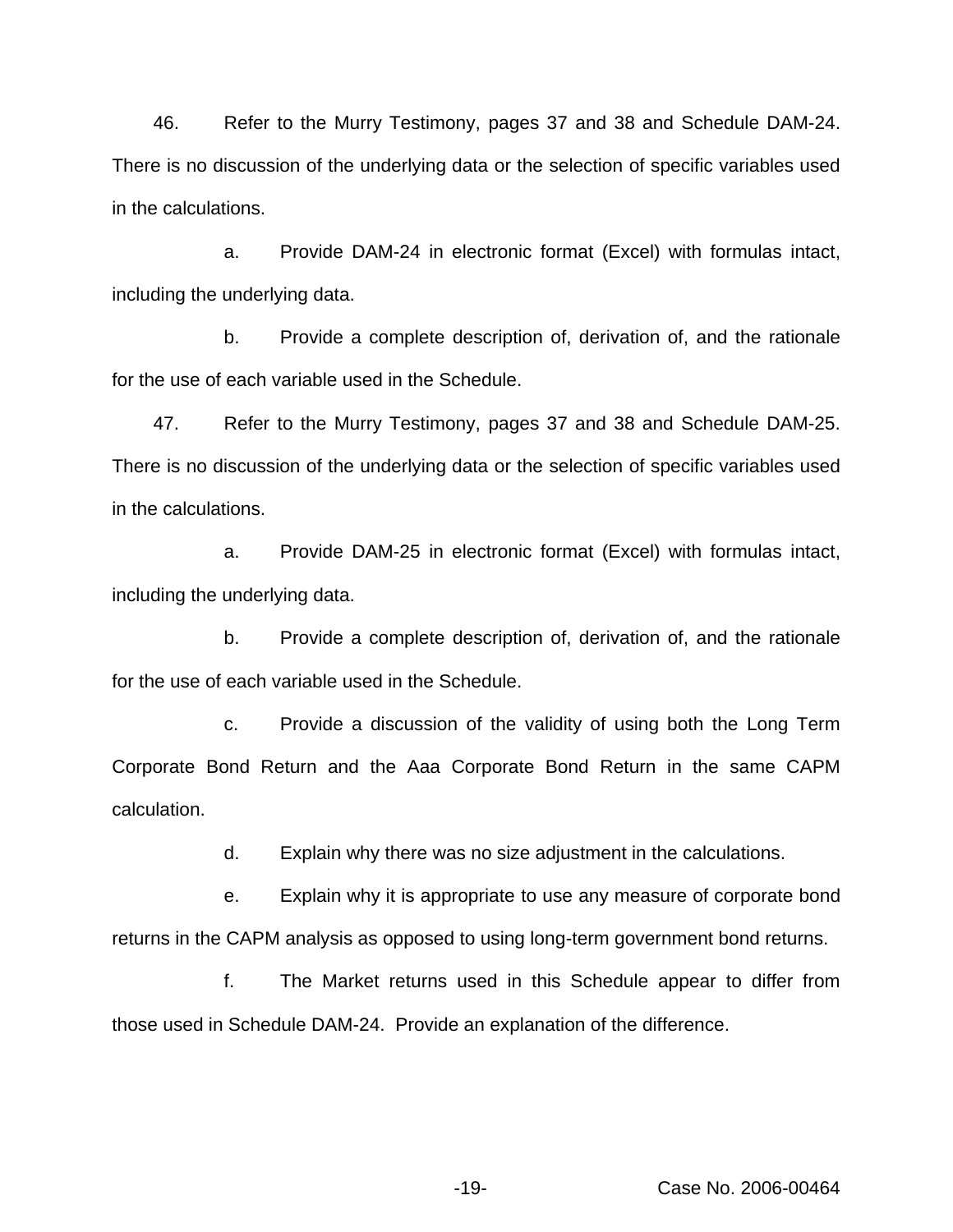48. Concerning the Customer Rate Stabilization ("CRS") mechanism and the recommendations of Dr. Murry:

a. Are you aware that Atmos has requested authorization to implement a CRS mechanism in this rate case?

b. Explain why Dr. Murry did not adjust the return on equity to account for Atmos's proposed CRS mechanism.

c. Would you agree that the CRS would reduce a utility's risk from sales fluctuations by adding more stability to revenues, cash flow and earnings without requiring the utility to file a general rate case?

d. Are you aware that some jurisdictions have reduced a utility's authorized ROE to reflect a reduced risk related to the implementation of similar mechanisms?

49. Refer to the Direct Testimony of Bernard L. Uffelman ("Uffelman Testimony"), Exhibit BLU-2, page 1 of 17. Explain the derivation of the returns provided on line 17.

50. Refer to the Uffelman Testimony, Exhibit BLU-2, page 4 of 17.

a. Provide the basis for allocating 50 percent of the storage costs to demand and 50 percent to commodity.

b. Provide a list of the costs included in the production category.

c. Provide a list of the costs included in the transmission category.

d. Provide the basis for allocating 100 percent of the costs as demand for the transmission and production costs.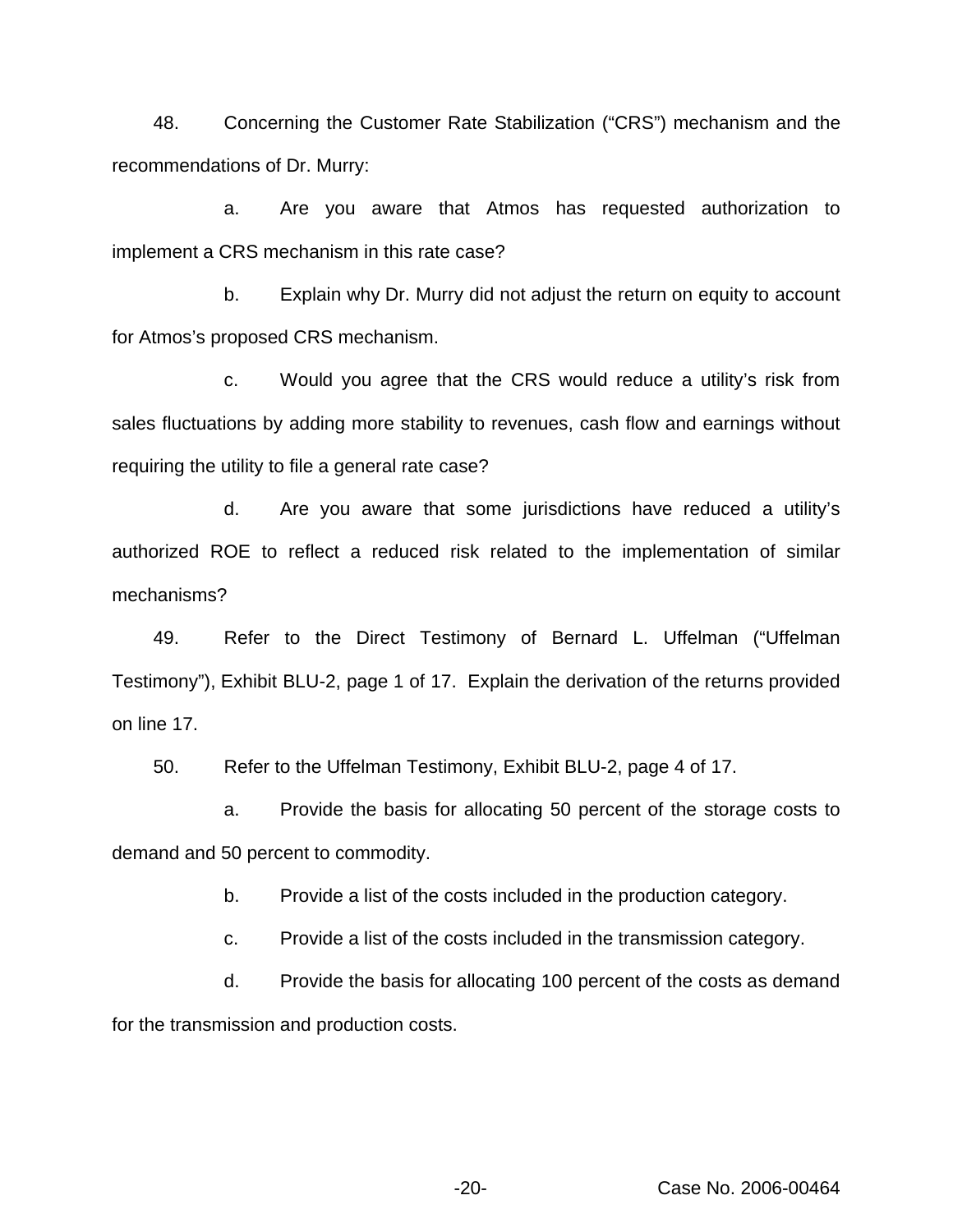51. Provide electronic versions of Exhibit RRC-1 from the Cook Testimony, GLS-1 through GLS-7 from the Direct Testimony of Gary L. Smith ("Smith Testimony"), and BLU-2 from the Uffelman Testimony.

52. Refer to the Application, Volume 3, Tab 12, the Smith Testimony, pages 6 and 7. Mr. Smith discusses the decrease in the average number of active customers since the price of natural gas first spiked in the winter of 2000-2001.

a. Define an "active customer."

b. Chart GLS-2 shows an increase of approximately 2,000 in the number of customers in 2003 from the customer levels in 2001 and 2002. Explain, if known, why Atmos experienced an increase in customers during 2003.

c. Supply any studies, analyses, or other documents that support the explanation that customers are leaving Atmos's system due to the increase in natural gas prices.

d. Does Atmos expect its proposed increase in rates to cause more customers to leave the system?

53. Refer to the Smith Testimony, page 7, Chart GLS-3. Provide a revision of this chart using actual average residential consumption without weather normalizing the data.

54. Refer to the Smith Testimony, pages 11 through 16.

a. Describe how the revenue and volume forecasts were prepared for the base period in this case.

b. Explain why the 12-month period ending September 30, 2006, the "reference period," was used to determine the billing determinants for the forecasted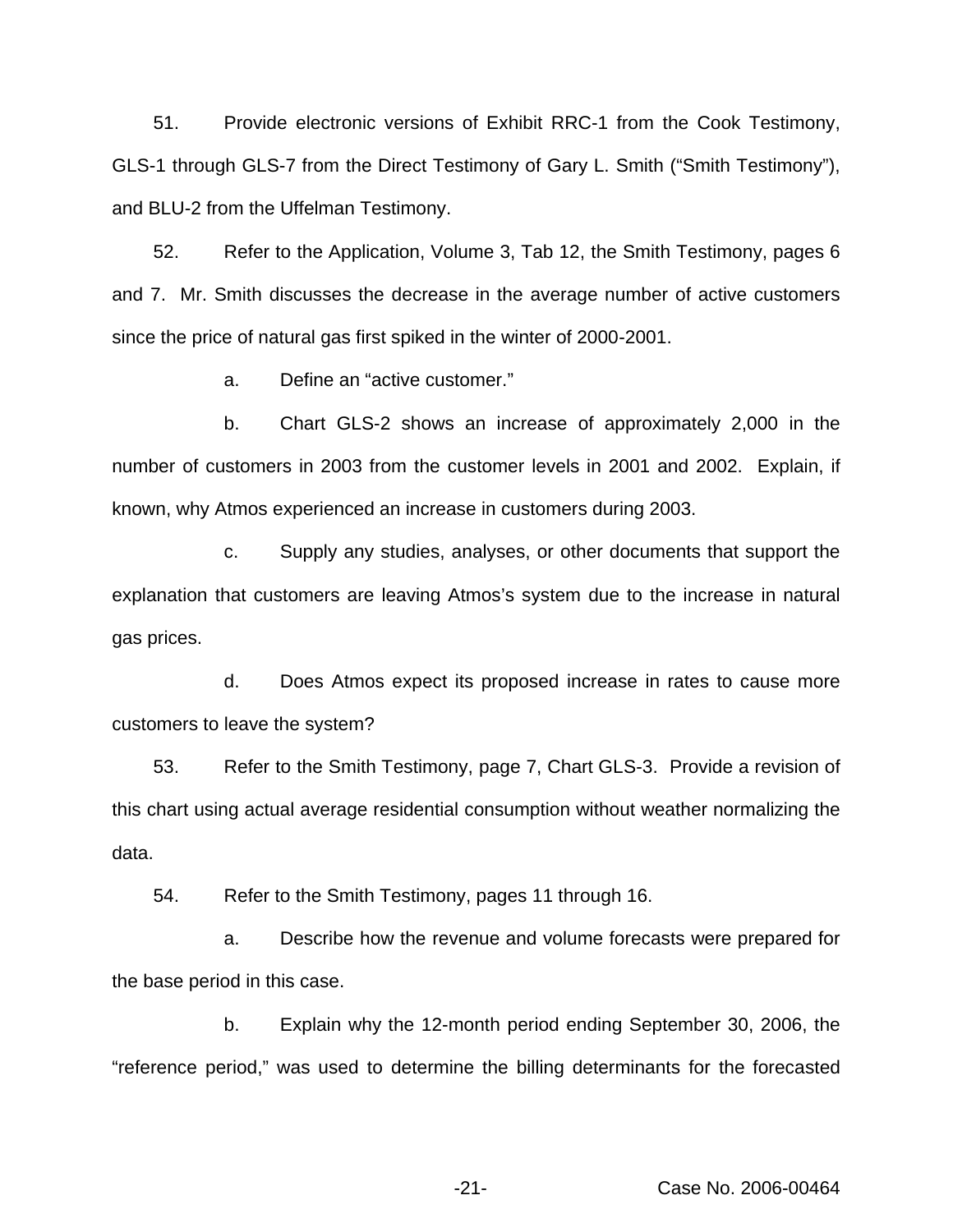test period of July 1, 2007 through June 30, 2008 instead of the base period of April 1, 2006 through March 31, 2007.

c. Were any sensitivity analyses performed on the revenue and volume forecasts?

(1) If yes, describe the analyses and provide the results of the analyses.

(2) If no, explain why sensitivity analyses were not performed.

d. Explain in detail why Atmos did not utilize NOAA data for a 30-year period from 1976 through 2005 in its weather normalization calculations and the Weather Normalization Adjustment mechanism.

e. Provide a revised Chart GLS-5 that includes NOAA Normal data for the period 1976 through 2005.

55. Refer to the Smith Testimony, page 20. Explain how Atmos's agreement with BP Energy affects the agreement Atmos currently has with its asset manager, Atmos Energy Marketing, approved by the Commission in Case No. 2006-00194.<sup>1</sup>

56. Refer to the Smith Testimony, page 22 and to the Application, Volume 1, Tab 6, FR 10(1)(b)(7), Proposed Tariff, Original Sheet 42.1 through 42.4.

a. Does the CRS mechanism provide for any consideration of the appropriate rate of return on equity as part of each annual review? Explain why or why not.

Case No. 2006-00194, The Application of Atmos energy Corporation for Approval of Third Party Gas Supply Agreement and for a deviation from the Pricing Requirements of KRS 278.2207, Order dated August 18, 2006.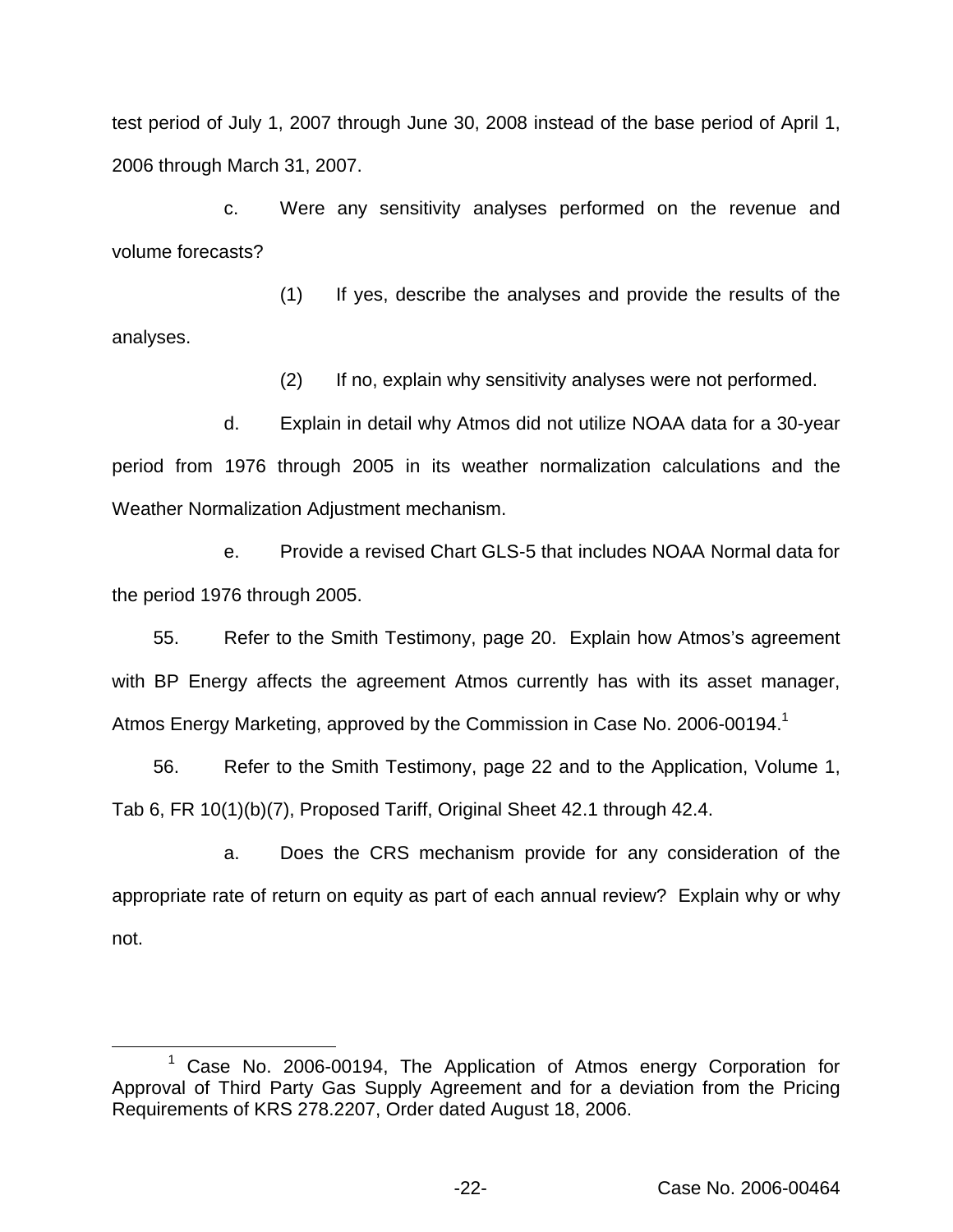b. Does the CRS provide for consideration of the reasonableness of the costs and expenses incurred during the Evaluation Period or proposed for the Rate Effective Period? Explain why or why not.

c. Does the CRS provide for updating the cost of debt as part of each annual review? Explain why or why not.

d. Explain how the Commission, the Attorney General ("AG") and Atmos's customers can be assured that rates are appropriate if there is no consideration of the appropriate return on equity or consideration of the reasonableness of the costs and expenses.

e. Have any of the credit rating agencies published any information that leads Atmos to believe that it needs a CRS in order to maintain an acceptable credit rating? If yes, provide the documentation.

f. Explain why Atmos is proposing that the CRS be a 5-year experimental program rather than a 2-year, 3-year or 4-year experimental program.

g. Explain why Atmos believes that the CRS mechanism provides for a financially transparent rate review process.

h. Explain why Atmos believes that the review and adjustments anticipated under the CRS mechanism can be performed at a very low cost.

i. Is Atmos familiar with any other gas distribution company utilizing the CRS as proposed in this case? If, yes, identify those companies and the period under which they have used the CRS.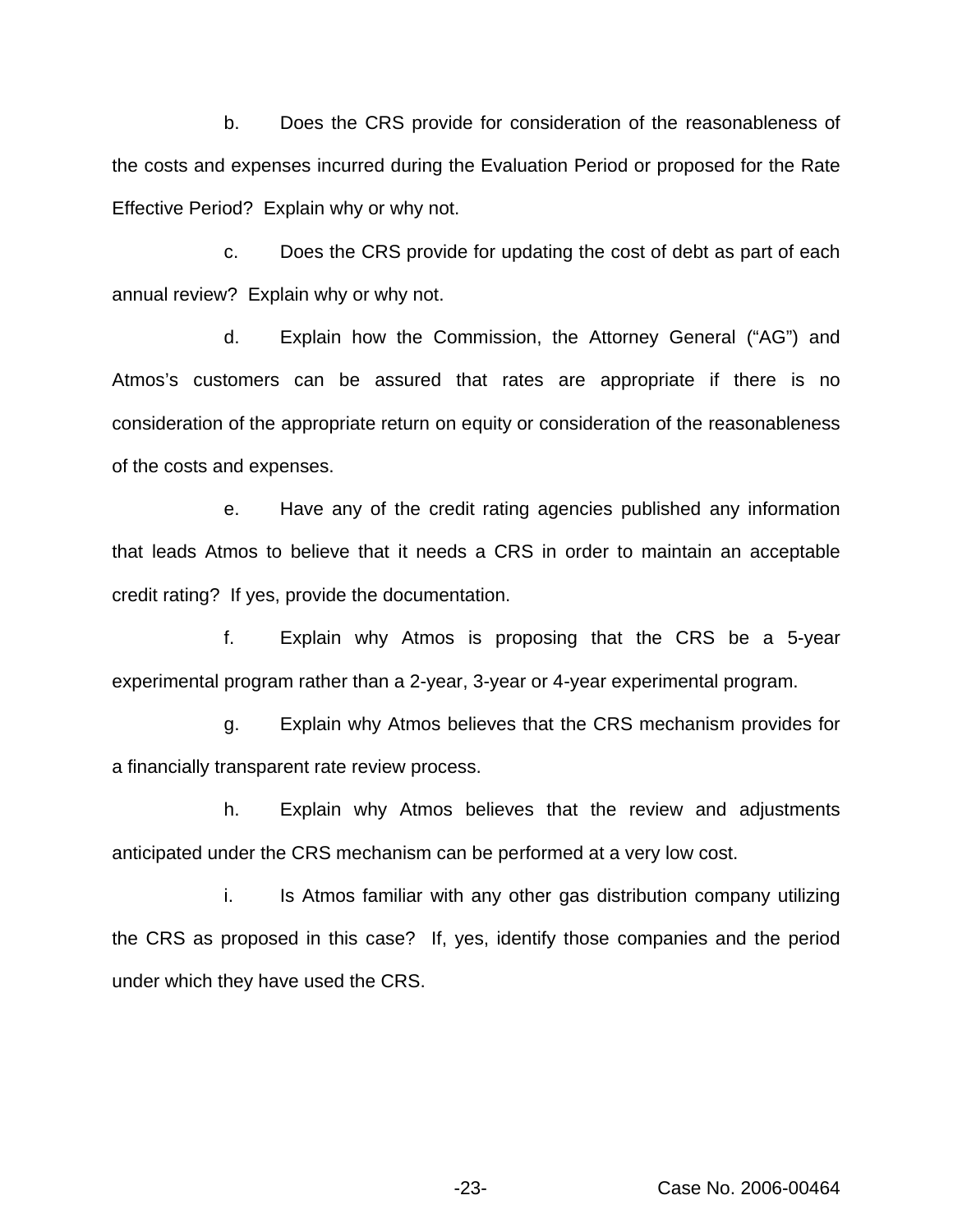57. Refer to the Smith Testimony, page 23, line 1 through page 24, line 9 and to the Application, Volume 1, Tab 6, FR 10(1)(b)(7), Proposed Tariff, Original Sheet 42.1 through 42.4.

a. Does Atmos plan to continue to apply the Weather Normalization Adjustment Rider ("WNA Rider") if the CRS mechanism is authorized?

b. Does the CRS mechanism allow for Commission consideration of the reasonableness of the six months of budgeted capital additions and associated items for the Rate Effective Period? Explain why or why not.

c. Under the proposed CRS mechanism Atmos will be able to true-up or adjust its rates based on the results of the Evaluation Period to equal the return established in the last general rate case. Explain why it is reasonable for Atmos to also be able to adjust rates based on the Rate Effective Period which recognizes changes that occur after the Evaluation Period and includes six months of budgeted capital additions.

d. Page 24, lines 3 through 6, states that the "annual review of the preceding calendar year (the Evaluation Period) incorporates a safeguard against returns for the Company either greater or lower than the authorized return on equity." Doesn't the WNA Rider accomplish the same thing? Explain why or why not.

e. Explain why Atmos's concerns over its revenue recovery are not fully addressed by its Performance Based Ratemaking mechanism, its Weather Normalization Adjustment mechanism and its Margin Loss Recovery mechanism.

58. Refer to the Smith Testimony, page 24, and to the Application, Volume 1, Tab 6, FR 10(1)(b)(7), Proposed Tariff, Original Sheet 42.1 through 42.4.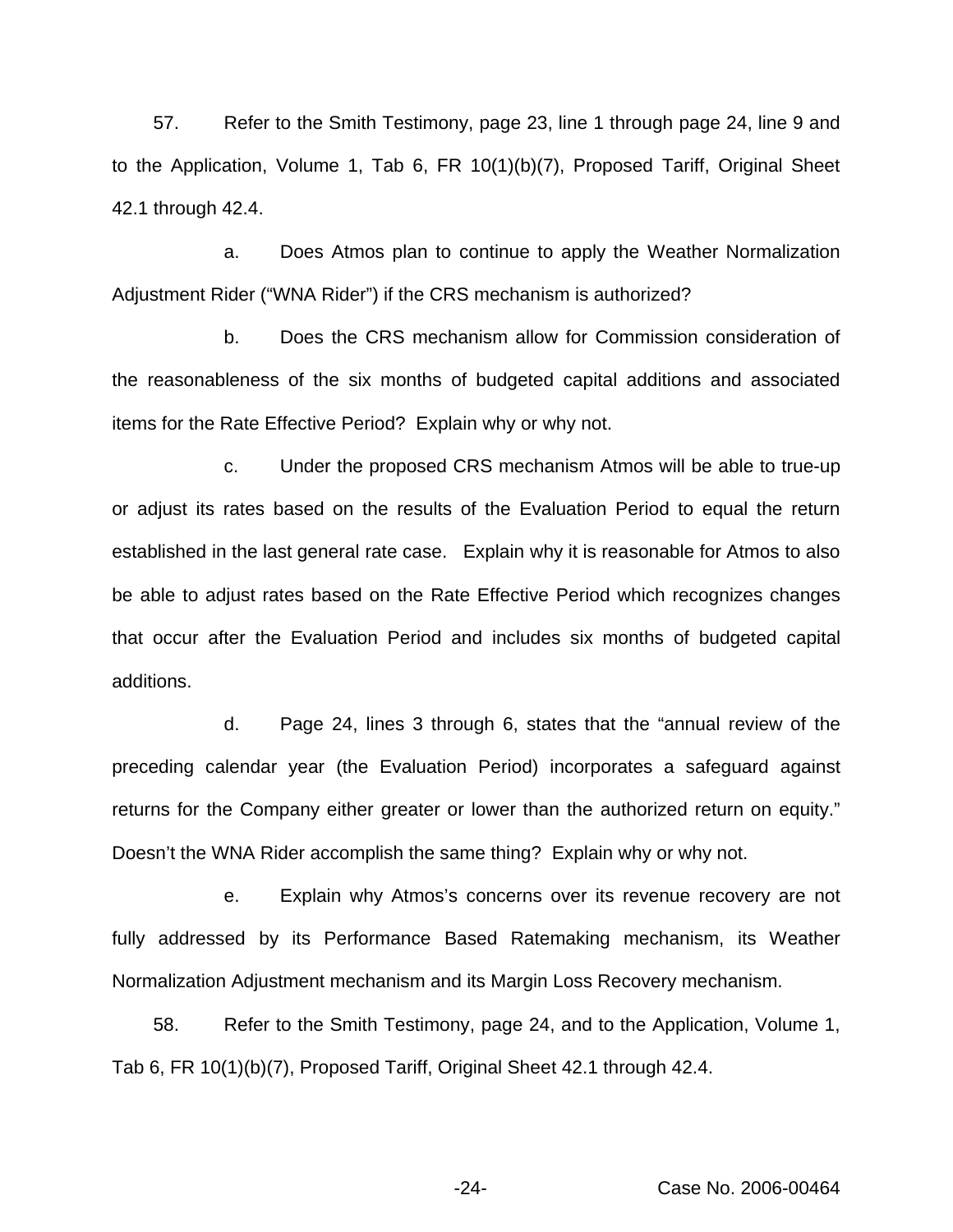a. If the CRS mechanism is authorized as proposed, what period will be the first Evaluation Period?

b. What 12-month period will be the first Rate Effective Period?

c. How did Atmos determine that a 45-day period from initial filing of the annual CRS review to the issuance of a Commission Order by April 30 was a reasonable time for staff and the AG to complete their review and for the Commission to render its decision?

d. What does Atmos anticipate its costs will be to file and process an annual CRS case? Provide all assumptions and supporting workpapers.

e. Mr. Smith states that the tariff for the CRS mechanism includes examples of the O&M expense categories subject to adjustment under this mechanism. Provide a list of any expenses that would normally be included in a rate case that are not included in this tariff.

f. Mr. Smith states that the CRS mechanism includes a true-up which would correct for any variances in the projections employed in the preceding filing. For clarification, does the CRS mechanism compare budgeted information against actual earnings in the true-up? Explain the response.

g. Did Atmos consider allowing a dead-band around the return on equity set as the benchmark in the CRS mechanism within which Atmos would require no adjustment in rates? If yes, explain why Atmos did not include it in the proposed CRS mechanism.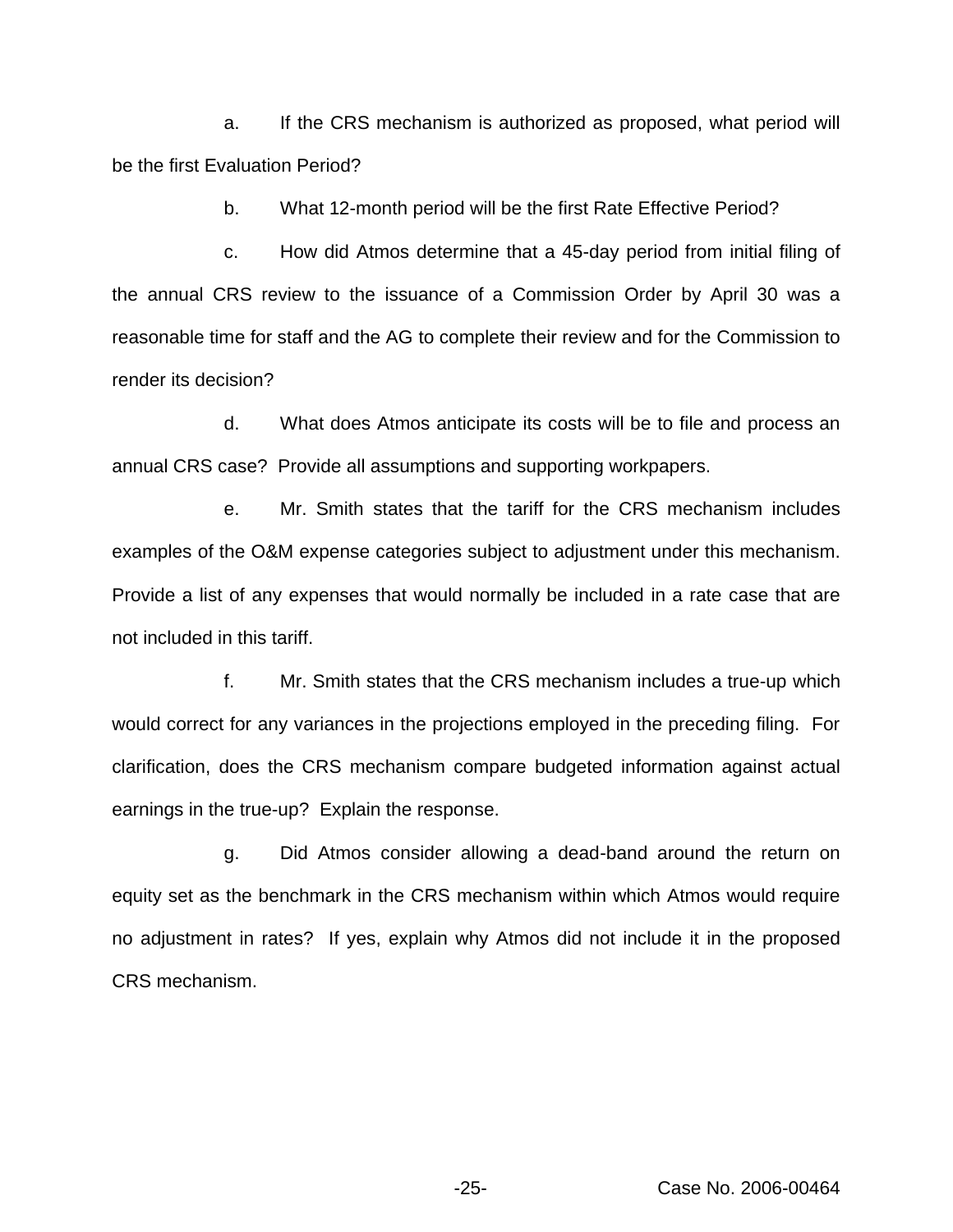h. Provide an analysis of the annual change in revenues (increase or decrease) that Atmos would have implemented each year over the past 5 years under the proposed Customer Rate Stabilization mechanism. Include all workpapers.

59. Refer to the Smith Direct Testimony, page 25, line 6 through page 28, line 13, regarding the rebalancing of the residential customer charge.

a. Does Atmos consider the CRS mechanism to be a form of revenue decoupling? Explain the response.

b. Will Atmos still need to increase its customer charge as proposed if Atmos is authorized to implement the CRS mechanism? Explain the response.

60. Refer to the Smith Testimony, pages 22 through 25. Concerning the proposed CRS mechanism:

a. Has a CRS mechanism exactly like the one proposed in this proceeding been approved in any of the other regulatory jurisdictions in which Atmos operates? If yes, identify the jurisdiction, indicate when the CRS mechanism was approved, and state how many annual reviews have been undertaken using the mechanism.

b. Has a CRS mechanism similar to the one proposed in this proceeding been approved in any of the other regulatory jurisdictions in which Atmos operates? If yes, identify the jurisdiction, identify all the differences between the approved mechanism and the CRS mechanism proposed in this proceeding, indicate when the CRS mechanism was approved, and state how many annual reviews have been undertaken using the mechanism.

-26- Case No. 2006-00464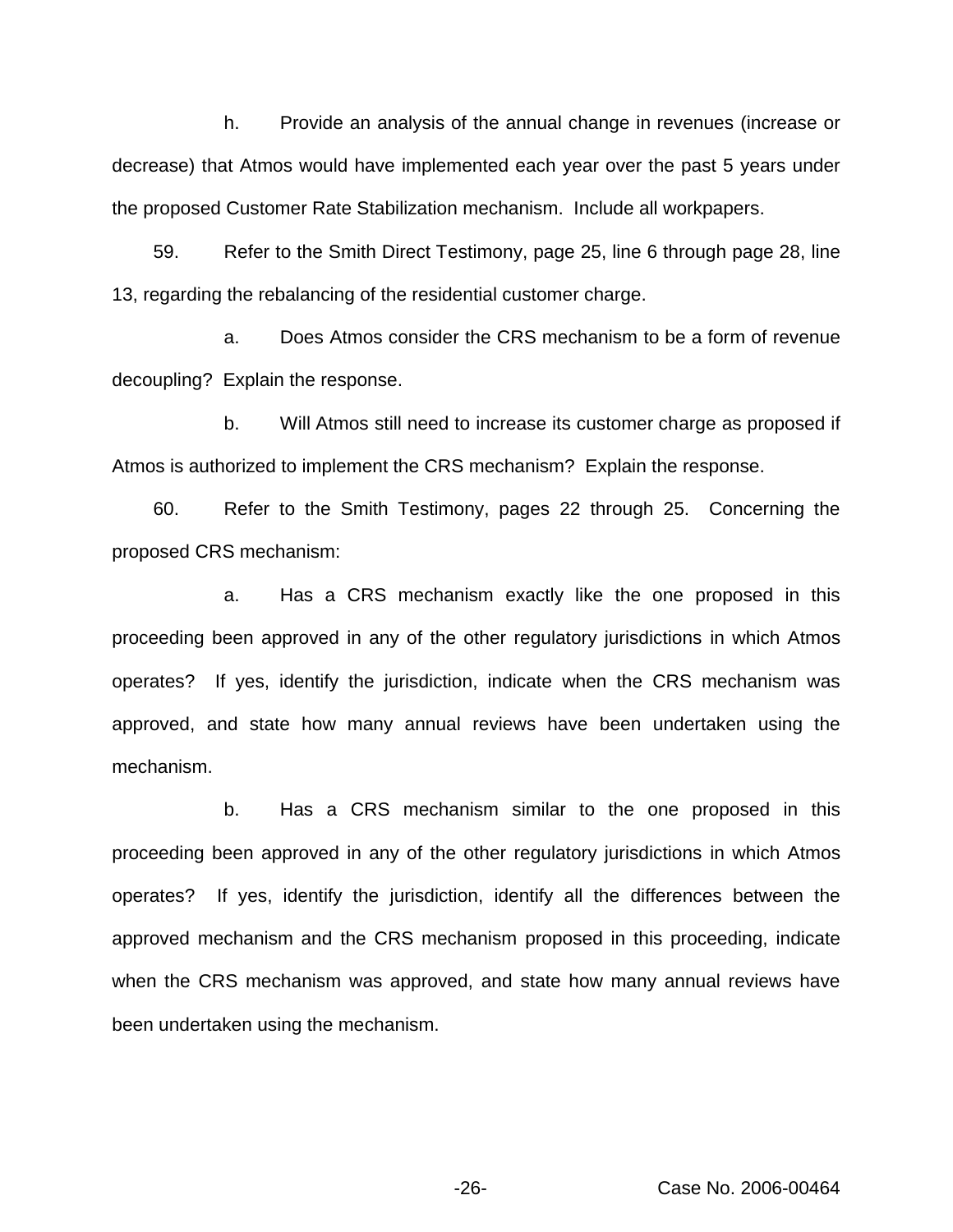c. Concerning the accounting and pro-forma adjustments to the historical period and the "typical" forward-looking known and measurable adjustments, who determines the adjustments that would be included? Explain the response.

d. Under the procedure envisioned in the CRS mechanism, would any party to the annual proceeding or the Commission be able to propose or investigate accounting, pro forma, or forward-looking known and measurable adjustments that had not been identified by Atmos? Explain the response.

e. Explain in detail why testimony should not be filed in support of any proposed accounting, pro forma, or forward-looking known and measurable adjustment.

f. Explain in detail what incentives or controls are included in the proposed CRS mechanism to encourage Atmos to control or contain the growth of its operating expenses.

61. Refer to the Application, Volume 1, Tab 6, FR 10(1)(b)(7) Original Sheet 42.3, Section 5(b).

a. Atmos has offered to include all costs incurred by the AG and the Commission in the review of the annual filings under the CRS mechanism in its operating and maintenance costs. For clarification, does this mean that the costs will be included as part of the surcharge under the mechanism and paid for by ratepayers?

b. If yes, explain in what manner all costs incurred by the AG and Commission will be identified by Atmos and recovered in the CRS mechanism.

62. Refer to Smith Testimony, page 24. Mr. Smith testifies that the CRS "will reduce the costs associated with the alternative rate cases for the Company and its

-27- Case No. 2006-00464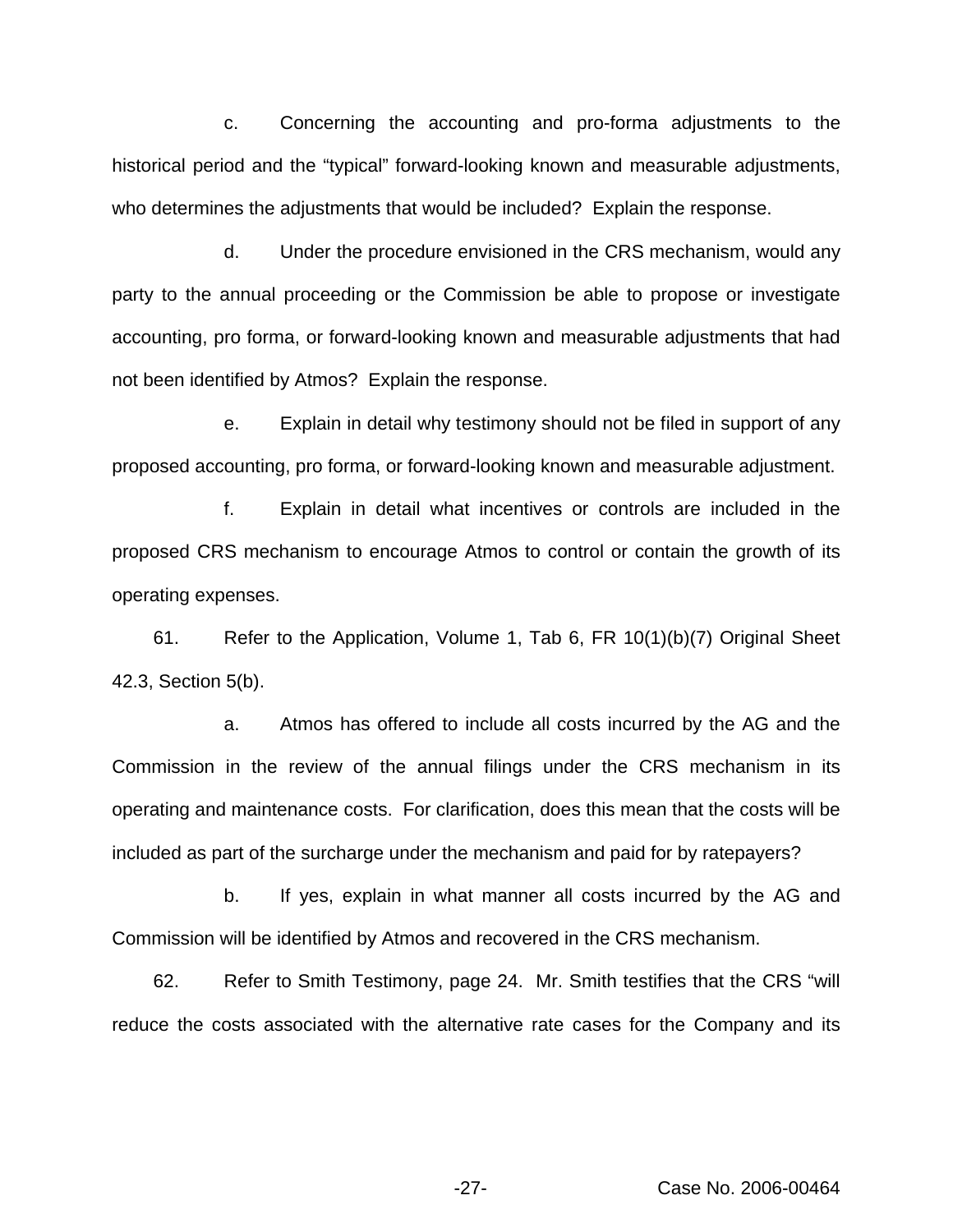regulators." Provide any analyses that Atmos performed to support this statement. If no analyses were performed, explain the statement.

63. Refer to the Smith Testimony, page 29. Provide copies of the tariffs in Tennessee, Virginia, Kansas and Amarillo, Texas that allow for recovery of the gas cost portion of bad debt through the gas cost adjustment ("GCA") mechanism.

64. Refer to the Smith Testimony, page 32. Atmos proposes to discontinue its Large Volume Sales ("LVS") services and its High Load Factor ("HLF") sales option.

a. Has Atmos contacted the customers currently taking service under these options to inform them that the option will cease if approved by the Commission?

b. If yes, have any of the customers stated an objection to being required to switch to another service if the Commission approves Atmos's request? If so, provide a summary of those objections.

65. Refer to the Application, Volume 1, Tab 7, FR 10(1)(b)(8)a, First Revised Sheet No. 24, Rider GCA.

a. Item 3 indicates a change in the text. Identify the revision.

b. Will Atmos delete references to the LVS and HLF services if Atmos's proposal to discontinue these services is approved?

66. Refer to the Application, Volume 1, Tab 7, FR 10(1)(b)(8)a, First Revised Sheet No. 25. The proposed tariff indicates that there is a text change in the paragraph describing the RF. Explain the text change.

67. Refer to the Application, Volume 8, Tab 2, the independent auditor's opinion report. In its November 20, 2006 letter, the auditor identified several control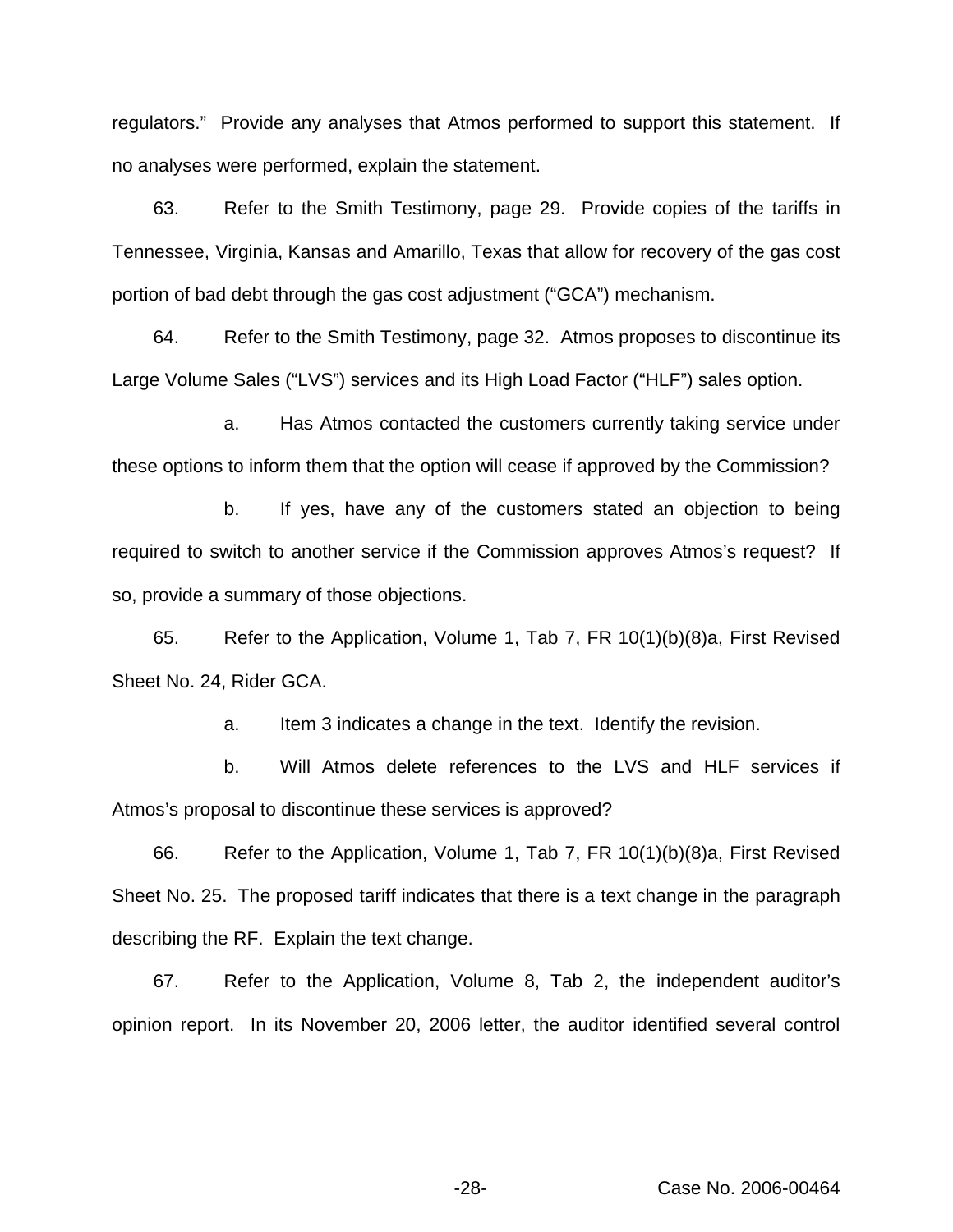deficiencies he had noted as well as other control deficiencies previously communicated to Atmos's management.

a. Provide a schedule similar to the one attached to the November 20, 2006 auditor's letter listing the additional control deficiencies that had been previously communicated to Atmos's management.

b. Describe what actions were taken by Atmos's management to address both groups of control deficiencies. Provide an explanation in those instances where no action was taken on the cited control deficiency.

68. Refer to the Application, Volume 9, Tab 2, and the response to the Commission Staff's First Data Request dated November 21, 2006 ("Staff First Request"), Item 3. Prepare a schedule that cross-references each schedule presented in Tab 2 with the corresponding workpaper or supporting document provided in the response to Item 3.

69. Refer to the Application, Volume 9, Tab 4. Provide all workpapers, calculations, assumptions, and other documentation that support the adjustments to the base and forecasted test periods as shown on Schedules D-2.1, D-2.2, and D-2.3. If the requested information has already been supplied, provide specific cross-references to the location of the supporting information.

70. Refer to the Application, Volume 9, Tabs 6 through 8. Several of the schedules included under these Tabs reference workpapers; however, it does not appear that those workpapers were submitted with the application. Provide all referenced workpapers that support the schedules contained in Tabs 6 through 8.

-29- Case No. 2006-00464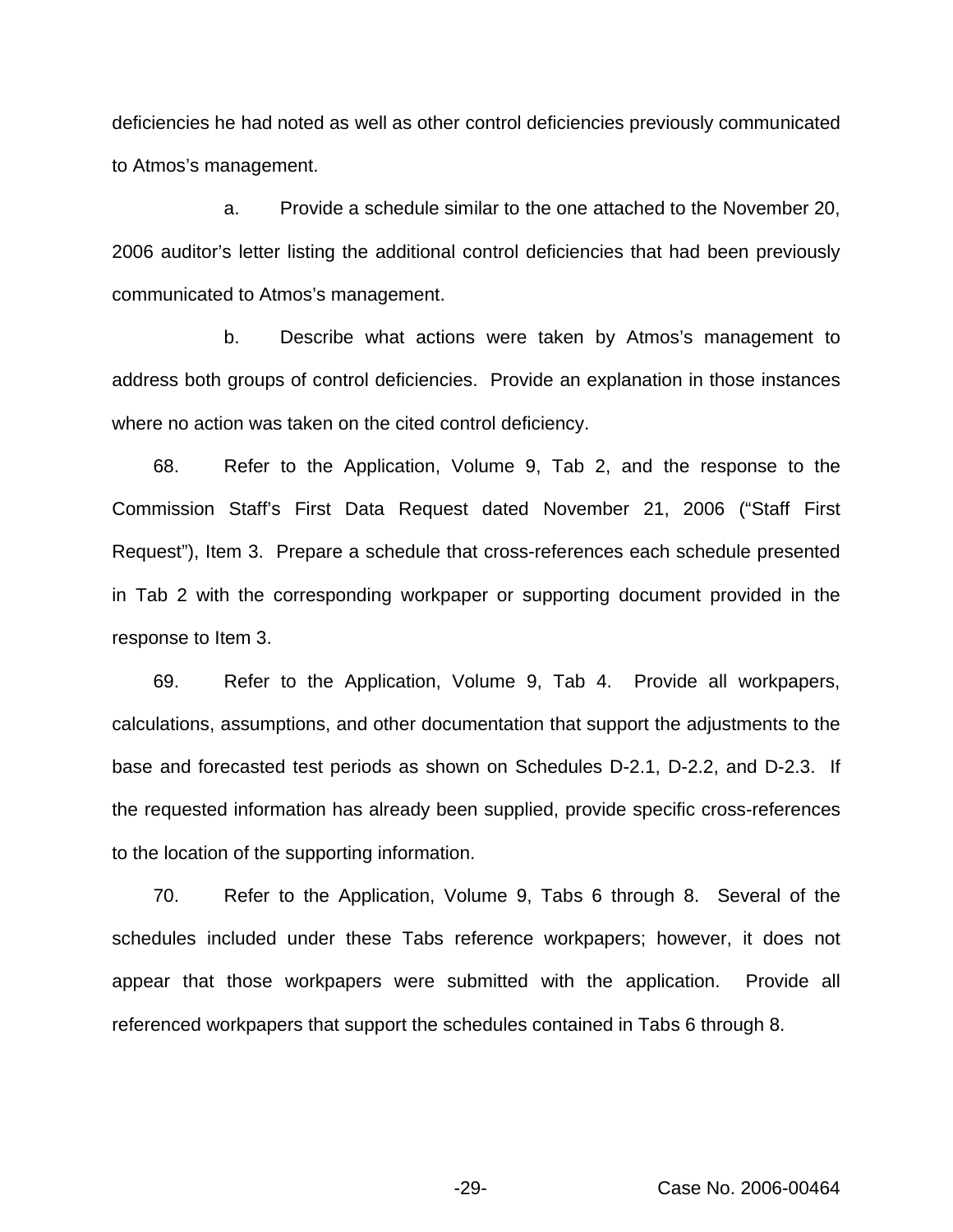71. Refer to the response to the Staff First Request, Item 4. The copy of the Account Code Manual indicates it was revised on January 10, 2007. Explain why the Kentucky and Mid-States divisions are still recorded as separate cost centers, even though the two were consolidated effective October 1, 2006.

72. Refer to the response to the Staff First Request, Item 12, Schedule 1(b). Does Atmos believe its budgeting process for capital expenditures produces a reasonable estimate of its actual expenditures, given that the information on this schedule shows an average budget overrun of over 16 percent during the past 10 years? Explain the response.

73. Refer to the response to the Staff First Request, Item 14. For each project where it is indicated that the "Percent of Total Exp." is 150 percent or greater, explain why the actual expenditures were greater than the budget estimate.

74. Refer to the response to the Staff First Request, Item 16. The 2007 Total Rewards Guide states that the sole performance goal for the Variable Pay Plan would be return on equity expressed as earnings per share.

a. Provide the performance goals for fiscal years 2004, 2005, and 2006. Describe how those performance goals operated and whether the performance goals were achieved.

b. Provide the actual expenses for Atmos's Kentucky operations for fiscal years 2004, 2005, and 2006 for the performance goals.

c. Indicate how much was incorporated into the base and forecasted test periods for the performance goal expenses. If a different performance goal was

-30- Case No. 2006-00464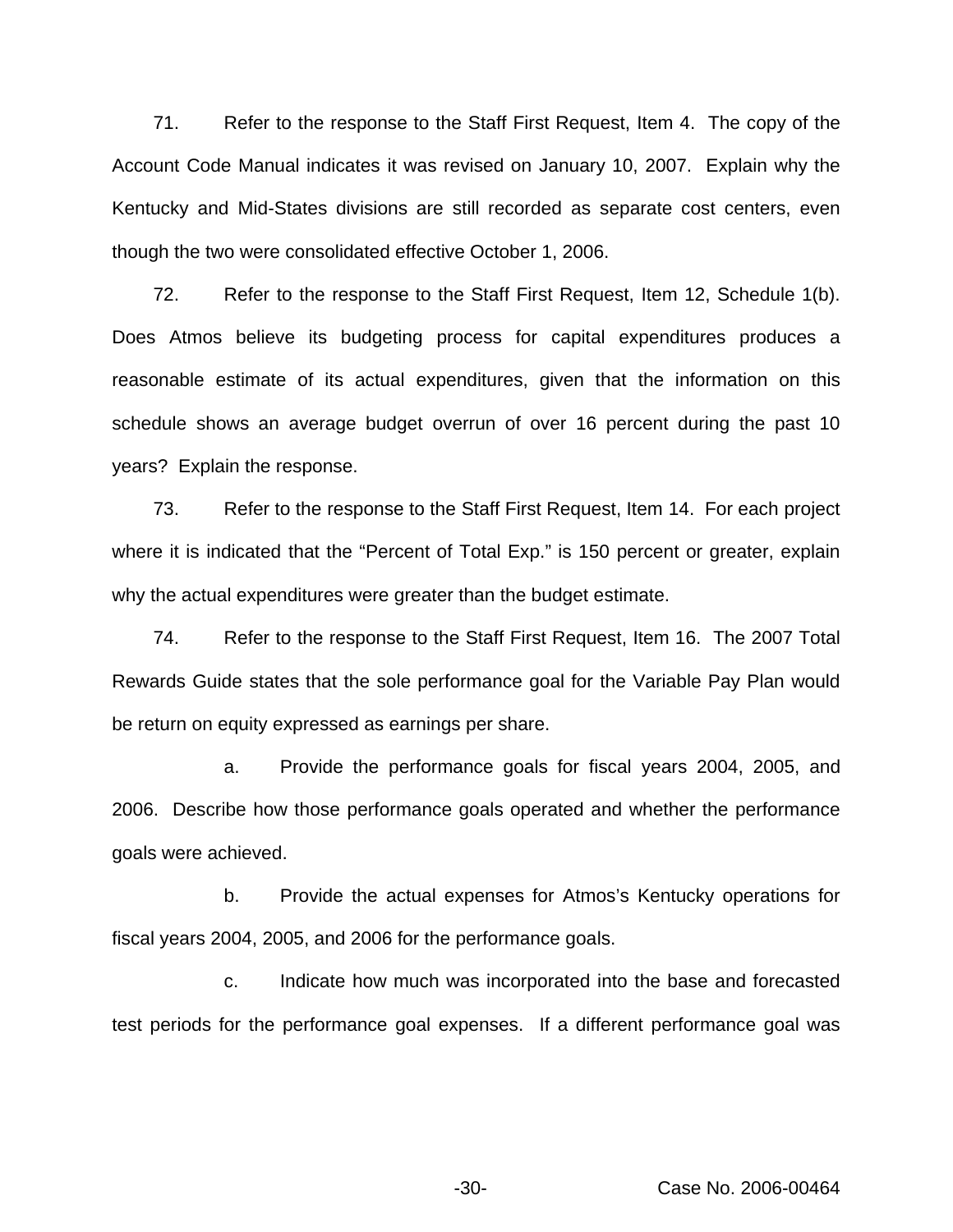reflected in the forecasted test period, provide a complete description of the goal and what was required to achieve the goal.

75. Refer to the response to the Staff First Request, Item 17. Explain why the requested information was not provided for the executive employee group.

76. Refer to the response to the Staff First Request, Item 19.

a. The request only sought information about employee fringe benefits on an annual, not monthly, basis. Resubmit the response showing the totals for the listed categories for the time periods originally requested.

b. The response does not appear to adequately explain the changes in fringe benefits occurring over the time periods identified. Supplement the response with a thorough discussion of any changes in employee fringe benefits.

77. Refer to the response to the Staff First Request, Item 21. Provide copies of the referenced "Summary Plan Description" which was not attached to the response.

78. Refer to the response to the Staff First Request, Item 29.

a. Atmos was requested to provide a reconciliation of its book to taxable income for both the base and forecasted test periods utilizing the format provided in Schedule 9. Atmos did not provide the requested reconciliation. Provide the requested reconciliations using the format provided.

b. In the response, Atmos contends that its filing in Volume 9 of the Application, Tab 5 provides the proper calculation of income tax expense for ratemaking purposes. A review of those calculations shows that Atmos used a Kentucky corporate income tax rate of 8.25 percent. The Kentucky corporate income tax rate in effect from January 1, 2005 through December 31, 2006 was 7.00 percent. The

-31- Case No. 2006-00464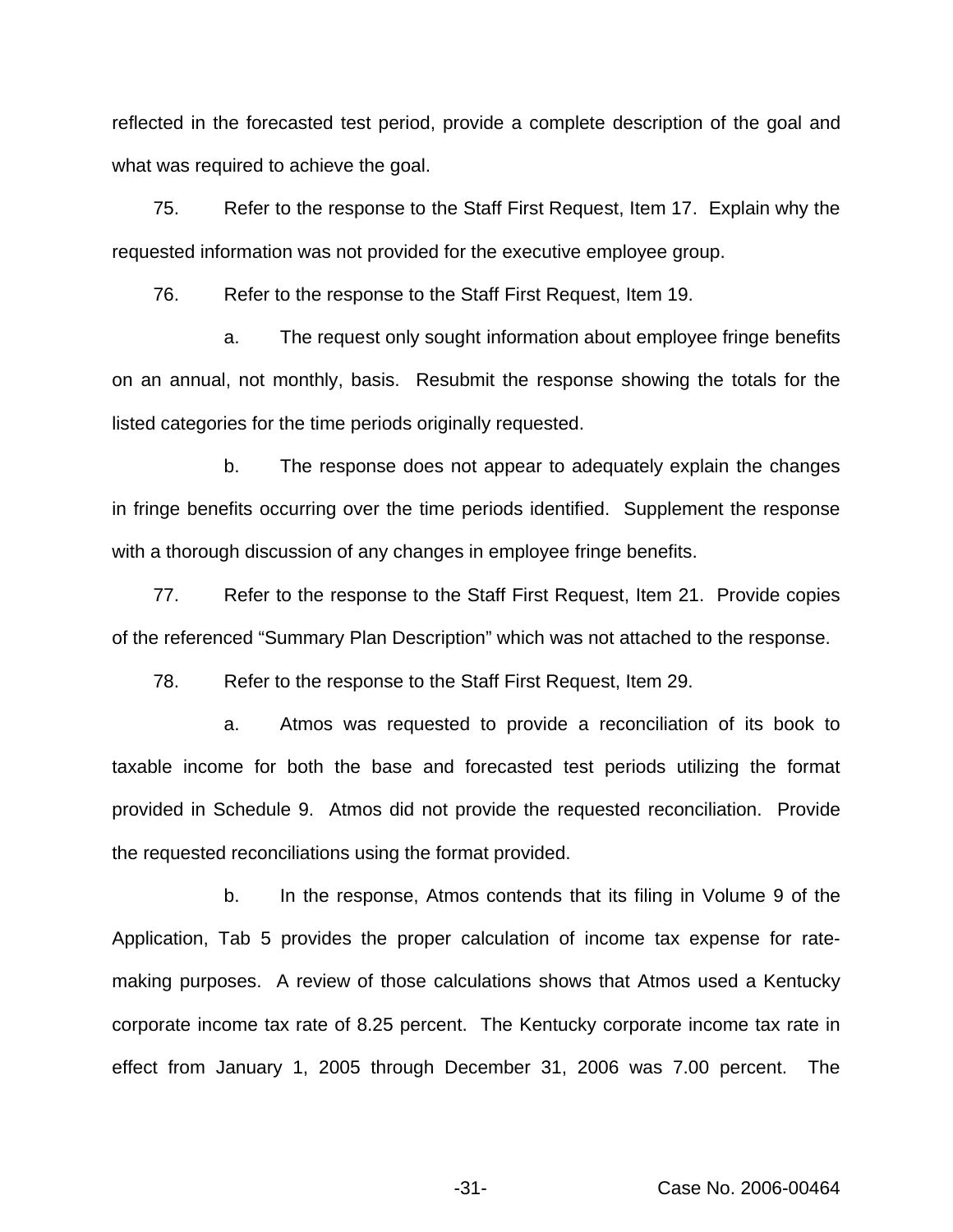Kentucky corporate income tax rate in effect after January 1, 2007 is 6.00 percent. Recalculate Schedule E as shown in Tab 5 for both the base and forecasted test periods reflecting the appropriate Kentucky corporate income tax rates. In addition, correct and resubmit all schedules and workpapers affected by the correction of the Kentucky corporate income tax rate and the corresponding adjustment to the federal income taxes.

79. Refer to the response to the Staff First Request, Item 31. Provide the following information relating to the adoption of Statement of Financial Accounting Standards ("SFAS") Nos. 106, 109, 112, and 143 for both the base and forecasted test period for Atmos's Kentucky operations:

a. The unamortized balance of regulatory assets or regulatory liabilities related to the adoption of the referenced SFAS. Include account numbers and account titles utilized.

b. The annual amortization of regulatory assets or regulatory liabilities related to the adoption of the referenced SFAS. Include account numbers and account titles utilized.

80. Refer to the response to the Staff First Request, Item 33(c). Provide the O&M services expense associated with WKG Storage and UCG Storage applicable to the base period and forecasted test period. Identify the adjustments to those periods that removed the O&M expense from the rate case.

-32- Case No. 2006-00464